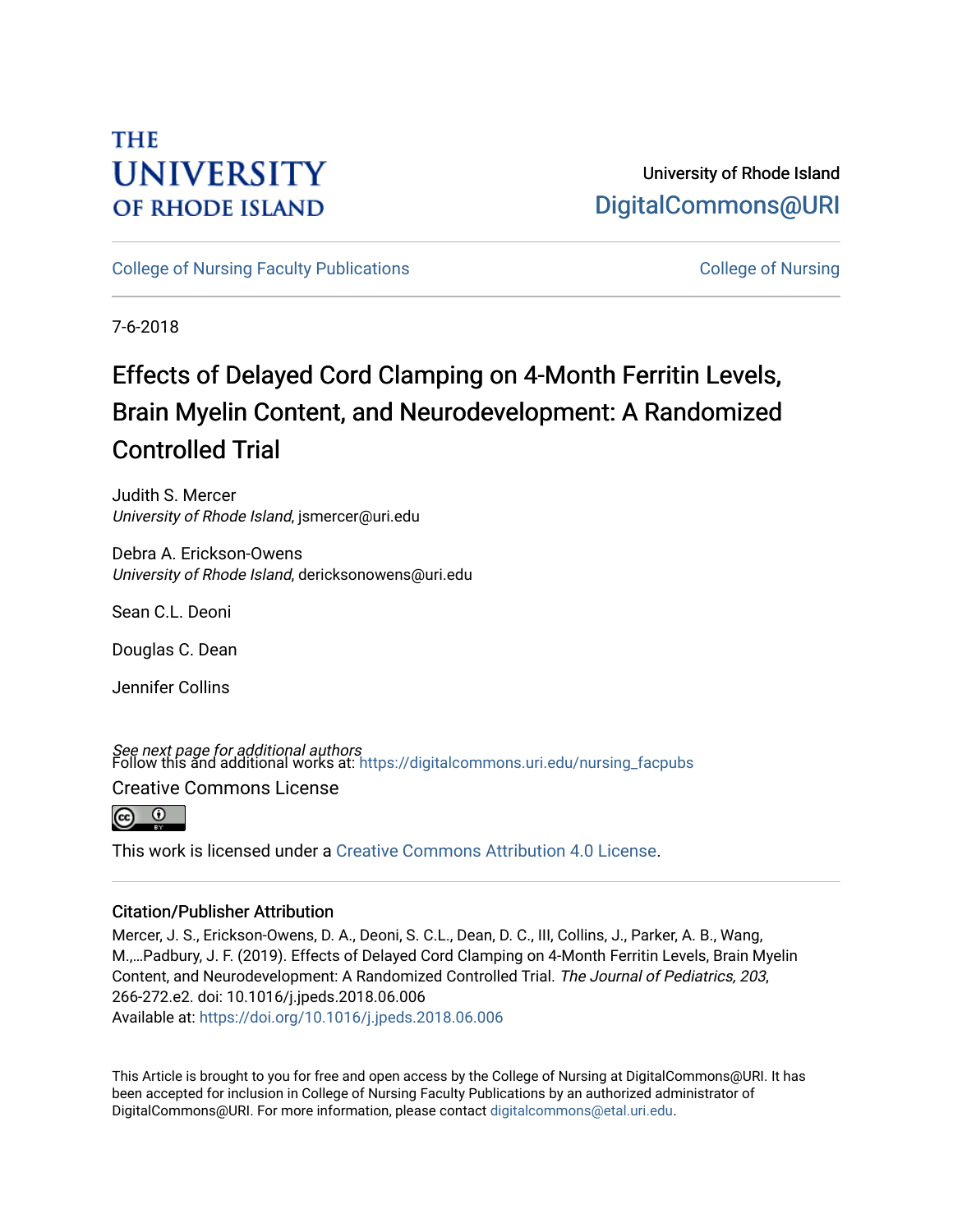# Authors

Judith S. Mercer, Debra A. Erickson-Owens, Sean C.L. Deoni, Douglas C. Dean, Jennifer Collins, Ashley B. Parker, Meijia Wang, Sarah Joelson, Emily N. Mercer, and James F. Padbury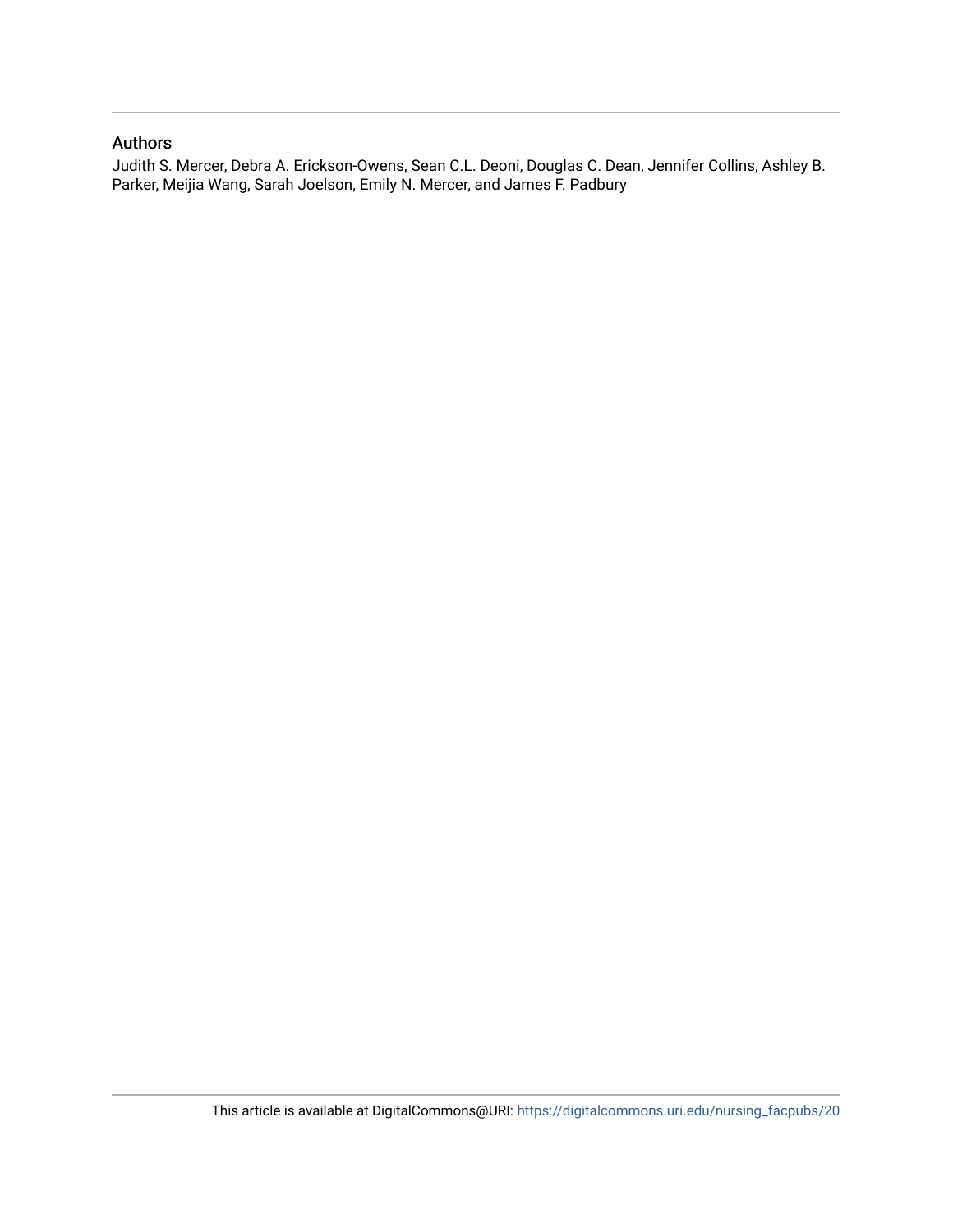# ARTICLES



# Effects of Delayed Cord Clamping on 4-Month Ferritin Levels, Brain Myelin Content, and Neurodevelopment: A Randomized Controlled Trial

Judith S. Mercer, PhD<sup>1,[2](#page-2-1)[,3](#page-2-2)</sup>, Debra A. Erickson-Owens, PhD<sup>1,3</sup>, Sean C. L. Deoni, PhD<sup>4,[5](#page-2-4)</sup>, Douglas C. Dean, III, PhD<sup>6</sup>, Jennifer Collins, BSN<sup>3</sup>, Ashley B. Parker, BA<sup>3</sup>, Meijia Wang, MPH<sup>3</sup>, Sarah Joelson, BA<sup>4</sup>, Emily N. Mercer, BA<sup>4</sup>, and James F. Padbury,  $MD<sup>2,3</sup>$  $MD<sup>2,3</sup>$  $MD<sup>2,3</sup>$ 

**Objective** To evaluate whether placental transfusion influences brain myelination at 4 months of age. Study design A partially blinded, randomized controlled trial was conducted at a level III maternity hospital in the US. Seventy-three healthy term pregnant women and their singleton fetuses were randomized to either delayed umbilical cord clamping (DCC, >5 minutes) or immediate clamping (ICC, <20 seconds). At 4 months of age, blood was drawn for ferritin levels. Neurodevelopmental testing (Mullen Scales of Early Learning) was administered, and brain myelin content was measured with magnetic resonance imaging. Correlations between myelin content and ferritin levels and group-wise DCC vs ICC brain myelin content were completed.

**Results** In the DCC and ICC groups, clamping time was  $172 \pm 188$  seconds vs  $28 \pm 76$  seconds ( $P < .002$ ), respectively; the 48-hour hematocrit was 57.6% vs 53.1% (*P* < .01). At 4 months, infants with DCC had significantly greater ferritin levels (96.4 vs 65.3 ng/dL, *P* = .03). There was a positive relationship between ferritin and myelin content. Infants randomized to the DCC group had greater myelin content in the internal capsule and other early maturing brain regions associated with motor, visual, and sensory processing/function. No differences were seen between groups in the Mullen testing.

**Conclusion** At 4 months, infants born at term receiving DCC had greater ferritin levels and increased brain myelin in areas important for early life functional development. Endowment of iron-rich red blood cells obtained through DCC may offer a longitudinal advantage for early white matter development. (J Pediatr 2018;203:266-72). **Trial registration** [ClinicalTrials.gov:](http://ClinicalTrials.gov) NCT01620008.

## **See editorial, p 8**

elayed cord clamping (DCC) at birth supports a transfer of blood from the placenta to the newborn infant, resulting in a 30% increase in blood volume and a 50% increase in iron-rich red cell volume.<sup>1,2</sup> Ferritin, the major iron storage protein in the body, is increased after DCC through 6 months of age,<sup>3</sup> whereas immediate cord clamping (ICC) decreases early iron stores<sup>4-11</sup> and may contribute to iron deficiency (ID) in infancy.<sup>12</sup> Infant ID can adversely

affect cognitive, motor, social–emotional, and behavioral development.<sup>13-18</sup> Red blood cells from DCC may provide a critical early iron endowment for the oligodendrocytes, the most metabolically active cells in the brain. These myelinproducing cells are sensitive to iron deprivation, as oligodendrocytes require iron for both maturation and function.<sup>19-24</sup> Iron is transported readily across the blood–brain barrier, on demand, through the process of transferrin endocytosis.<sup>20</sup> Studies in animals clearly link hypomyelination with ID and neurodevelopmental impairment,<sup>15</sup> and abnormal myelination is associated with a variety of childhood developmental disorders, including dyslexia and autism spectrum disorders.<sup>25-27</sup>

| <b>DCC</b>  | Delayed cord clamping                                                   |
|-------------|-------------------------------------------------------------------------|
| <b>GLM</b>  | General linear model                                                    |
| <b>ICC</b>  | Immediate cord clamping                                                 |
| ID          | Iron deficiency                                                         |
| mcDESPOT    | Multicomponent-Driven Equilibrium Single-Pulse Observation of T1 and T2 |
| <b>MRI</b>  | Magnetic resonance imaging                                              |
| <b>RCT</b>  | Randomized controlled trial                                             |
| <b>RPBV</b> | Residual placental blood volume                                         |
| <b>VFm</b>  | Myelin water volume fraction                                            |
|             |                                                                         |

<span id="page-2-4"></span><span id="page-2-3"></span><span id="page-2-2"></span><span id="page-2-1"></span><span id="page-2-0"></span>From the <sup>1</sup>College of Nursing, University of Rhode Island,<br>Kingston, RI; <sup>2</sup>Pediatrics, Alpert School of Medicine, Brown University, Providence; <sup>3</sup>Department of Pediatrics, Women and Infants Hospital of Rhode Island, Providence; 4Advanced Baby Imaging Lab, Memorial Hospital of Rhode Island, Pawtucket, RI; <sup>5</sup>Department of Radiology, University of Colorado School of Medicine, Aurora, CO; and <sup>6</sup>Waisman Center, University of Wisconsin, Madison, WI

<span id="page-2-5"></span>Supported by the Bill & Melinda Gates Foundation, Seattle, WA (OPP1061070 [to J.M.]) and the National Institutes of Health (1R01HD076589 [to J.M., D.O., S.D.], R01 MH087510 [to S.D.], and T32HD007489 and K99MH110596 [to D.D.]). None of the study sponsors had any role in the design, data management, writing, or decision to submit the paper for publication. J.P. serves on the Editorial Board for *The Journal of Pediatrics*. The authors declare no conflict of interest.

Portions of this study were presented as an abstract at the Pediatric Academic Societies annual meeting, April 30 - May 3, Baltimore, Maryland, and at the Congress of the European Academy of Paediatric Societies, October 22, 2016, Geneva, Switzerland.

0022-3476/\$ - see front matter. © 2018 The Authors. Published by Elsevier Inc. This is an open access article under the CC BY license (http://creativecommons.org/licenses/by/4.0/). https://doi.org10.1016/j.jpeds.2018.06.006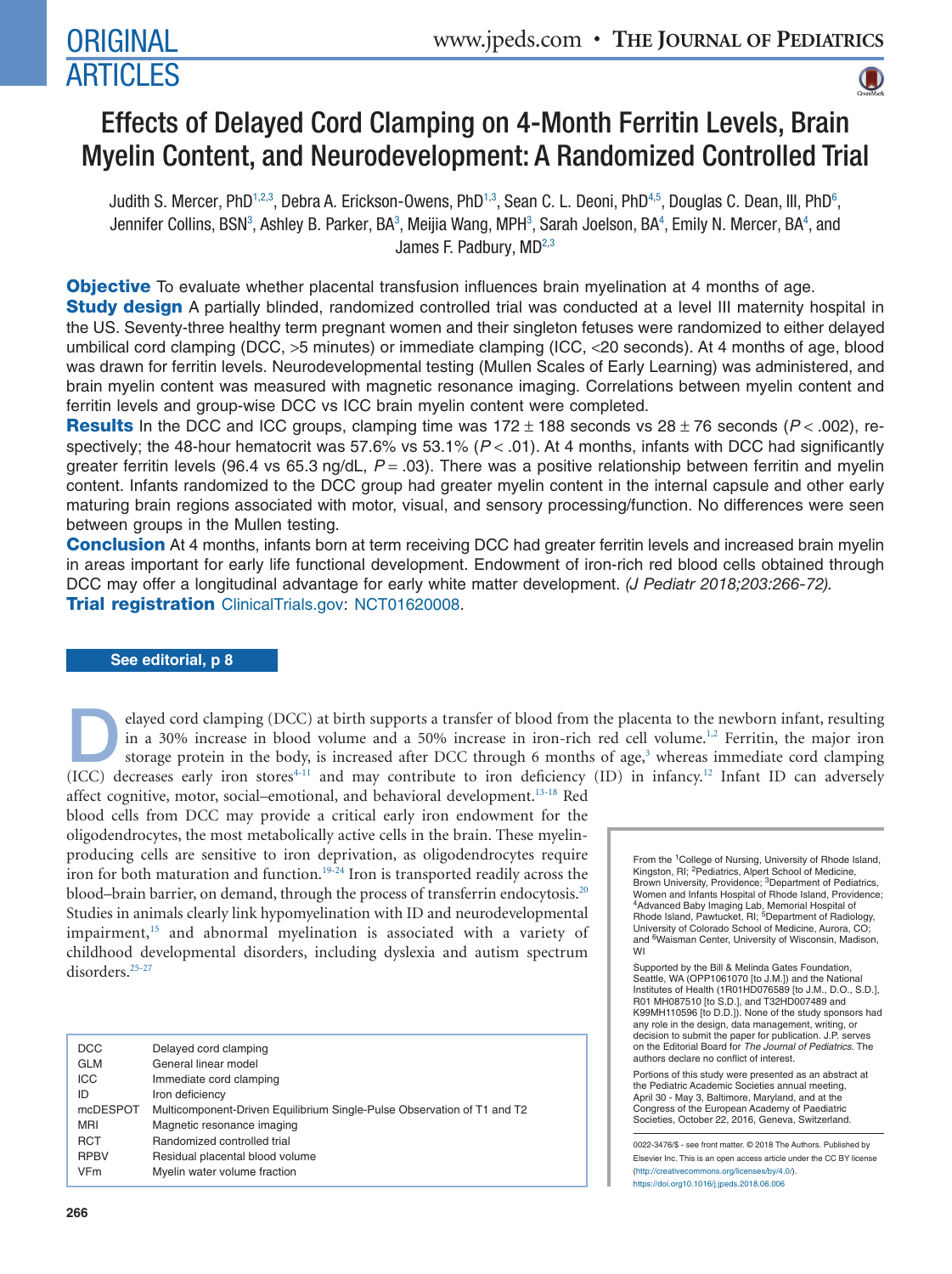Based on the importance of iron availability for oligodendrocytes to form myelin, we investigated the potential effects of timing of umbilical cord clamping (DCC vs ICC) on myelin maturation. We employed a novel, noninvasive neuroimaging technique termed mcDESPOT (multicomponent-Driven Equilibrium Single-Pulse Observation of T1 and T2) to quantify myelin water volume fraction (VFm), a surrogate measure for myelin content $28-30$  that has been used previously to characterize normative patterns of myelination in healthy infants,  $31,32$ and to investigate relationships between myelin content and evolving brain function and cognitive skills.<sup>33,34</sup>

We hypothesized that infants born at term exposed to placental transfusion via DCC (or cord milking) would have greater iron stores and enhanced myelin formation showing increased myelin content at 4 months of age compared with infants who were exposed to ICC.

# Methods

Enrollment for this randomized controlled trial (RCT) was conducted from July 2012 to November 2015 [\(ClinicalTrials.gov:](http://ClinicalTrials.gov) NCT01620008), and corresponding follow-up at 4 months of age occurred from November 2012 to March 2016. The study was conducted at Women and Infants Hospital of Rhode Island and Brown University (Providence, Rhode Island) after approval by the institutional review boards from Women and Infants Hospital, the University of Rhode Island, and Brown University. Results of the birth and 2-day data have been published previously.<sup>35</sup> Assessments at 12 months of age were completed in November 2016 and 24-month assessments in December 2017.

#### **Intervention, Randomization, and Blinding**

Methods for enrollment and randomization for this study have been described previously.<sup>35</sup> We obtained informed consent from healthy, term pregnant women and enrolled them prenatally. Just before birth, blocked stratified randomization was used (in sequenced and sealed envelopes) to assign women to either DCC (>5 minutes) or ICC (<20 seconds). Milking of the cord (5 times) was the proxy for DCC at cesarean delivery or if the provider could not delay. Residual placental blood volume (RPBV), the remaining blood in the placenta after birth, was obtained via drainage.<sup>35</sup> Blinding of the research assistants at the infant's birth was not possible due to the nature of the intervention. However, group assignment was not revealed to the pediatric or laboratory staff or the magnetic resonance imaging (MRI) and developmental testing personnel. All study staff except the birth research assistants were unaware of the randomization assignment.

#### **Participant Follow-Up**

There were 4 separate data collection points for the subjects at 4 months of age: well-baby visit, blood draw for iron indices (including ferritin), MRI, and neurodevelopmental testing. To support retention, contact with participants was maintained by the research assistants and the lead research nurse. Research assistants attended the infants' 4-month well-baby pediatric visits and collected growth and health data. Within 1 week of the blood draw, MRI scans were completed (limited to 140 days of life for the 4-month analyses). Neurodevelopmental testing was completed within 1 week of a successful MRI.

At 4 months, a heel capillary blood sample was collected for a complete blood count and iron indices including ferritin, transferrin, soluble transferrin receptor, and C-reactive protein. The samples were collected by a pediatric nurse at the child's home or by a laboratory technician at the hospital laboratory. Discussion of the blood sample methods is found in the **Appendix** (available at [www.jpeds.com\)](http://www.jpeds.com).

Infants underwent MRI during natural, nonsedated sleep at either nap or bedtime on a Siemens Tim Trio 3 Tesla scanner (Siemens Healthineers Headquarters, Erlangen, Germany). Measures of brain myelin content, as measured by VFm, were acquired from 4-month-old participants using the mcDESPOT MRI technique and following previously described guidelines for infant neuroimaging.<sup>36</sup> Further details about the MRI technique can be found in the **Appendix**. Notably, this technique has been used extensively to study myelination patterns in infancy and early childhood.<sup>31-33,37,38</sup>

Within 7 days of a successful MRI, each child was assessed with the Mullen Scales of Early Learning, a standardized and population-normed tool for assessing fine and gross motor control, visual reception, and expressive and receptive language for children up to 5 years, 9 months of age.<sup>39</sup> In addition to individual age-normalized domain scores, there are 3 composite Mullen scores that reflect overall cognitive ability (Early Learning Composite) as well as verbal and nonverbal development quotients. Each of these composite scores is expressed as a standard score with a mean of 100 and an SD of 15. In addition, mothers were asked to complete the Edinburgh Postnatal Depression Scale at the enrollment visit and at 4 months after birth as well as the Parental Stress Index at 4 months of age.

#### **Sample Size**

Effect sizes based on data from previous studies of ferritin levels after DCC suggest that without adjustment sample sizes of 30 per group would have more than 80% power at an alpha of 0.05 to detect differences in ferritin levels between the 2 groups[.3,5,6](#page-7-1) Substantial variance reduction (at least 50%) can be achieved by controlling for baseline covariates, such as age, gestational age, and birth weight, as planned. No previous data exist for the effects of umbilical cord clamping time on VFm. Deoni et al reported that the SD of VFm estimates in white matter is 5% in healthy children.<sup>40</sup> To reliably measure a 5% VFm difference between the control and experimental groups, using a 2-sample  $t$  test (alpha = 0.05, power = 0.80), 16 observations per group were required.

#### **Statistical Analyses**

Data analyses included 2-sided Pearson  $\chi^2$  tests, 2-sample *t* tests, and Wilcoxon rank-sum tests for non-normally distributed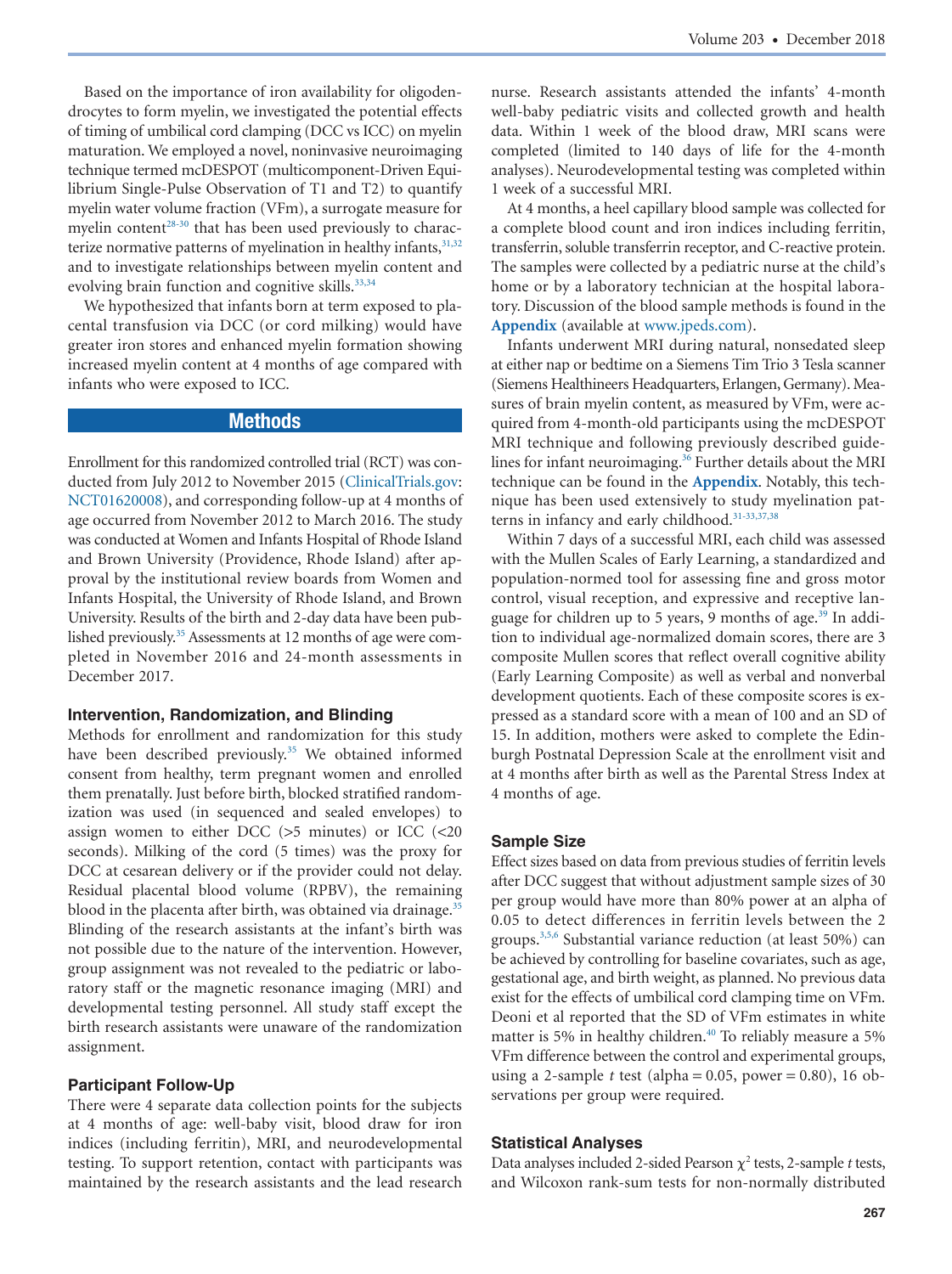variables. Primary analyses were conducted using intentionto-treat, and sensitivity analyses were conducted using actual treatment to assess the robustness of the findings and to examine results of the biological variables. Log transformation was used for the analysis of the ferritin levels due to nonnormal distribution of the ferritin data. The level of significance was .05 (2-tailed) for main effects. Data were analyzed with SAS 9.3 (SAS Institute, Inc, Cary, North Carolina) and SPSS Version 23 (IBM Corp, Armonk, New York).

#### **Image Analysis and Statistical Testing**

Associations between VFm and 4-month blood ferritin levels were evaluated at each image voxel using a general linear model (GLM) that included age, gestational age, and birth weight as additional variables of noninterest. Voxel-wise VFm differences between the DCC and ICC groups additionally were investigated by performing an unpaired *t* test. The FMRIB Software Library package (FMRIB Analysis Group, Oxford, United Kingdom) was used to construct the GLM, and both the GLM and group differences were tested nonparametrically using permutation testing (randomize) and 5000 permutations. Significance was defined as *P* < .05, with correction for the multiple comparisons in MRI data using a cluster-based technique.<sup>41,42</sup>

## Results

Seventy-three healthy term pregnant women were randomized to DCC or ICC. At 4 months, 64 (88%) infants were active participants. Of those, 59 (92%) had blood draws and 58 (91%) underwent MRI scanning. Fifty-six (88%) infants completed the developmental testing. Of the 58 MRIs completed, 48 MRIs were completed before 140 days (83%) and 44 (92%) were usable (**[Figure 1](#page-10-0)**; available at [www.jpeds.com\)](http://www.jpeds.com). Only data from these 44 infants are reported here and are referred to as the MRI cohort.

Participant demographics and clinical variables for infants with an MRI within 140 days are shown in **Tables I** and **[II](#page-5-0)**. There were no significant group differences with respect to maternal age, education, type of insurance, mode of delivery, gestational age, birth weight, or sex. Consistent with the previous report, $35$  infants in the MRI cohort with DCC had longer cordclamping time (per protocol)  $(P = .002)$ , less RPBV at birth  $(P = .05)$ , and greater hematocrit levels at 2 days of age  $(P = .01)$ . There was no difference in cord ferritin levels between the groups.

**[Table II](#page-5-0)** shows no differences in hemoglobin, hematocrit, or other blood values at 4 months of age with analysis by intention to treat. However, infants who received DCC exhibited greater ferritin and log ferritin levels, and the absolute (relative) effect size was 31.1 (48%), 95% CI –59.7, –2.5. All ferritin levels were within normal range. $43$  Ferritin levels <40 occurred in 22% of the in the ICC group compared with 9% of the DCC group ( $P = .23$ ). The mode of feeding was not different between groups and was not a significant predictor for ferritin. Thus, it was not included in a model for ferritin and

**Table I. Maternal and infant demographics and clinical variables at birth (for infants who were successfully scanned at 4 months, intention-to-treat)**

|                                                            | <b>DCC</b>              | ICC            |                |
|------------------------------------------------------------|-------------------------|----------------|----------------|
| <b>Characteristics</b>                                     | $(n = 23)$              | $(n = 21)$     | <b>P</b> value |
| Maternal                                                   |                         |                |                |
| Age, y                                                     | $29 \pm 6$              | $28 + 6$       | .76            |
| Race, white                                                | 16 (70)                 | 15 (71)        | .89            |
| Primipara                                                  | 12 (52)                 | 10 (48)        | .76            |
| Maternal education, y                                      | $15 \pm 3$              | $14 \pm 3$     | .53            |
| Public insurance                                           | 12 (52)                 | 10 (48)        | .76            |
| Hemoglobin at admission, g/dL                              | $11.7 \pm 1.1$          | $11.9 \pm 1.1$ | .51            |
| Lead level at admission, µg/dL                             | $1.1 \pm 0.4$           | $1.0 \pm 0.3$  | .38            |
| Ferritin at admission, ng/mL                               | $25.3 + 26$             | $18.8 \pm 17$  | .34            |
| Mode of delivery: vaginal                                  | 17 (74)                 | 14 (67)        | .60            |
| <b>Edinburgh Postnatal Depression</b><br>Scale total score | $3 \pm 3$               | $5 \pm 5$      | .12            |
| Parental Stress Index total score                          | $51 + 14$               | $55 \pm 16$    | .37            |
| Infant                                                     |                         |                |                |
| Gestational age at birth, d, range                         | $279.3 \pm 8$           | $277.8 + 8$    | .54            |
| Birth weight, g                                            | $3589 \pm 521$          | $3411 \pm 430$ | .23            |
| <b>Male</b>                                                | 12 (52)                 | 12 (57)        | .74            |
| Cord-clamping time, s (includes<br>UCM)                    | $172 \pm 188$ *         | $28 + 76$      | .002           |
| Cord-clamping time, s (without<br>$UCM$ ) (n = 15, 20)     | $250 \pm 190^{\dagger}$ | $28.1 + 78$    | $-.001$        |
| RPBV, mL/kg                                                | $22.1 + 8.5^{\ddagger}$ | $27.2 + 7.3$   | .05            |
| <b>Protocol violations</b>                                 | 4 (17)                  | 2(10)          | .45            |

UCM, umbilical cord milking.

Values are n  $(\%)$  or mean  $\pm$  SD.

<span id="page-4-0"></span> $*P < .01$ .

<span id="page-4-2"></span><span id="page-4-1"></span> $+P < .001$  $\pm P < .05$ .

VFm. None of the infants in either group received iron supplementation.

There were no significant differences between groups on any of the other blood values examined (**[Table II](#page-5-0)**). We found no significant differences in neurodevelopmental testing in the Mullen verbal and nonverbal developmental quotient composite scores or overall cognitive ability between the DCC and ICC groups (**[Table II](#page-5-0)**). The values highlight that both groups fall within the normal range of Mullen scores and are within 1 SD of the standardized mean.

There were significant positive associations between VFm and 4-month blood ferritin levels (**[Figure 2](#page-5-0)**). In particular, these associations were localized in regions of early developing white matter, including the right hemisphere cerebellar white matter, brain stem, parietal and occipital lobes, as well as the left and right anterior and posterior internal capsules. In all cases, greater levels of ferritin were associated with increased VFm. Controlling for sex did not affect the findings.

Dichotomous comparisons between infants in the DCC and ICC groups revealed infants exposed to DCC had significantly more myelin content in early myelinating areas than infants exposed to ICC. Analysis was completed using both intention to treat and actual treatment. Both analyses demonstrated significant differences, but actual treatment showed more robust differences in the various brain regions (**[Figure 3](#page-6-0)**). Regions with increased myelin included the brain stem and cerebellum, left and right posterior arms of the internal capsule,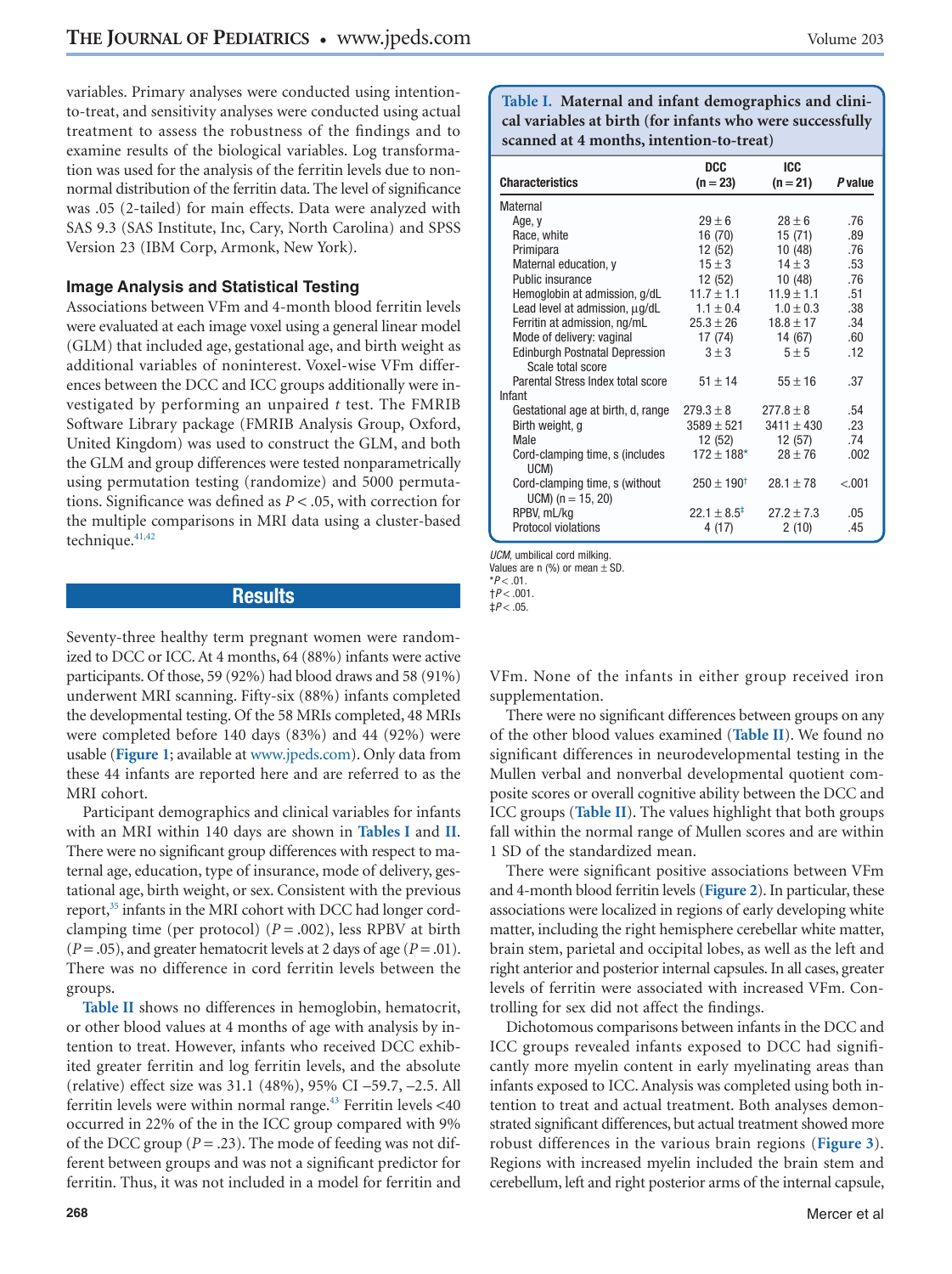| (intention-to-treat)                            |                  |                  |                |
|-------------------------------------------------|------------------|------------------|----------------|
|                                                 | <b>DCC</b>       | <b>ICC</b>       |                |
| <b>Variables</b>                                | $(n = 23)$       | $(n = 21)$       | <b>P</b> value |
| Neonatal                                        |                  |                  |                |
| Apgar scores, median (range)                    |                  |                  |                |
| $1$ min                                         | $8(3-9)$         | $8(2-9)$         | .77            |
| $5 \text{ min}$                                 | $9(8-9)$         | $9(5-9)$         | .67            |
| Cord hematocrit, %                              | $43.7 \pm 6$     | $45.8 \pm 5$     | .25            |
| Cord ferritin, ng/dL                            | $145 \pm 92$     | $141 \pm 93$     | .89            |
| BiliTool, high-risk zone                        | 2(9)             | 2(10)            | 1.00           |
| (bilitool.org)                                  |                  |                  |                |
| Peak total bilirubin, mg/dL                     | $8.5 \pm 4$      | $9.1 \pm 2$      | .56            |
| Two-day hematocrit, %                           | $57.6 \pm 6^*$   | $53.1 \pm 6$     | .01            |
| Two-day hemoglobin, g/dL                        | $19.1 \pm 2$     | $18.0 \pm 2$     | .06            |
| 4-mo variables                                  |                  |                  |                |
| Hematocrit, %                                   | $34 \pm 2.3$     | $34 + 2.4$       | .76            |
| Hemoglobin, g/dL                                | $11.7 \pm 1.0$   | $11.7 \pm 0.7$   | .93            |
| Ferritin, ng/dL                                 | $96.4 \pm 58*$   | $65.3 \pm 32$    | .03            |
| Log ferritin                                    | $4.4 \pm 0.5^*$  | $4.1 \pm 0.5$    | .03            |
| Mean corpuscular volume, fL                     | $81.4 \pm 4.0$   | $81.5 \pm 3.7$   | .94            |
| Transferrin, mg/dL                              | $228 \pm 31$     | $239 \pm 35$     | .28            |
| Soluble transferrin receptor,<br>mq/L           | $3.8 \pm 0.9$    | $3.8 \pm 0.8$    | .93            |
| C-reactive protein, mg/L                        | $0.35 \pm 0.4$   | $1.0 \pm 1.7$    | .08            |
| <b>Mullen Early Learning</b><br>composite score | $105.1 \pm 8.7$  | $103.5 \pm 9.2$  | .55            |
| Nonverbal composite score                       | $120.5 \pm 19.8$ | $116.3 \pm 21.0$ | .50            |
| Verbal composite score                          | $111.6 \pm 21.5$ | $109.2 \pm 19.7$ | .70            |

<span id="page-5-0"></span>**Table II. Clinical variables for infants with MRI**

<span id="page-5-1"></span>Values are n  $(\%)$ , mean  $\pm$  SD, or median (full range).  $*P < .05$ 

and parietal lobe white matter. Controlling for sex did not yield any differences.

# **Discussion**

Infants who received a placental transfusion had greater ferritin levels at 4 months of age compared with those with ICC, as previously reported.<sup>3</sup> In addition, these greater ferritin levels were associated with increased brain myelination at 4 months of age. Using mcDESPOT-derived VFm, a novel quantitative MRI measure of brain myelin content, we found that infants

who received DCC had increased myelination at 4 months of age compared with those who received ICC. We observed significant VFm differences between infants receiving DCC and ICC, with infants receiving DCC having increased VFm in similar brain regions associated with the blood ferritin levels. Collectively, these results suggest a direct neurophysiological link between DCC and early myelin development, reinforcing and strengthening the literature that draws attention to the benefits of DCC in the newborn and supporting the previous finding that an endowment of iron-rich blood cells facilitated by placental transfusion is associated with increased iron storage and blood ferritin levels.<sup>3</sup> This study extends the available evidence to show that increased ferritin levels are associated with greater brain myelin content at 4 months of age.

Beginning in the late second trimester and early third trimester, oligodendrocytes lay the groundwork for the lipid myelin bilayers that sheathe neuronal axons in a carefully orchestrated pattern that extends center-out and from posterior to anterior brain regions.<sup>44,45</sup> This process initiates within the brain stem and cerebellum, progresses to the cerebellum and internal capsules by the first postnatal month, and extends to parietal and occipital white matter between 4 and 6 months of age, before continuing its protracted developmental trajectory across the cortex.<sup>31,36,46</sup> Over the first 2 postnatal years, myelination advances rapidly, with myelin present in nearly all brain areas by 9 months of age, and approximately 80% of adult levels reached by the end of year 2. An activity-driven process, <sup>47</sup> the establishment and maintenance of the myelin sheath requires timed delivery of essential lipids and micronutrients, including iron.<sup>23,30,48</sup> Significant associations between blood ferritin levels and VFm as well as VFm differences between infants with DCC and ICC were localized to these early developing brain regions, including the brain stem, cerebellar, parietal and occipital white matter, and the internal capsules. Our findings suggest that placental transfusion at birth may result in increased iron stores, represented by ferritin, and may help promote myelination in the first few months of life. This is particularly important, as myelinated axons facilitate rapid and efficient brain communication and messaging.<sup>49,50</sup> Future



**Figure 2.** Correlation between myelin and ferritin at 4 months of age. Significance is indicated by the color scale on the *right* with *yellow* at *P* value of .01 and *red* indicating .05.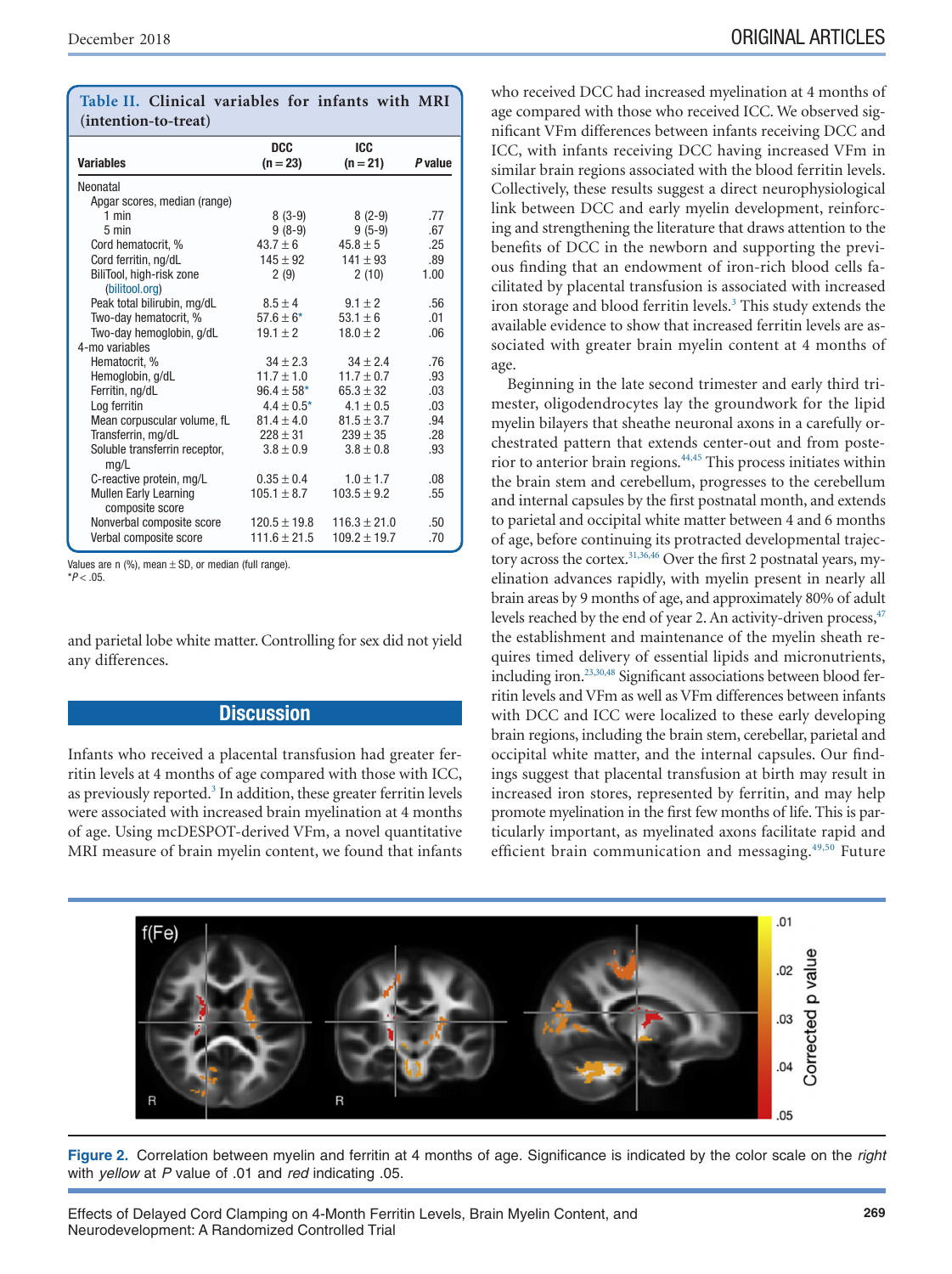<span id="page-6-0"></span>

**Figure 3.** Group differences in myelin content between infants with DCC vs ICC by actual treatment. Significance is indicated by the color scale on the *right* with *yellow* at *P* value of .01 and *red* at a *P* value of .05. These colors represent areas in which myelin is greater in infants who had DCC compared with those who had ICC.

research examining whether these myelination differences between infants with DCC and ICC persist, become more extensive, or normalize over time will be important. Evaluation of the long-term consequences of DCC on infant brain development and other neurodevelopmental outcomes is planned. In this RCT, infants will return for MRI scans and neurodevelopmental testing at 12 and 24 months of age, providing the opportunity to continue to study such outcomes.

The early developing brain regions, ie, the internal capsules, differed between infants with DCC and ICC. These areas of the brain are essential to a wide variety of cognitive functions, including motor and sensory processing.<sup>46</sup> Previous studies investigating neurobehavioral outcomes following DCC using neurodevelopmental testing only demonstrated improved scores in fine motor and the social domains in infants with DCC at 4 years of age, especially in boys,<sup>51</sup> although no differences were seen at 4 and 12 months of age. $3,52$  Our findings suggest that differences in myelin content may underlie neurodevelopmental differences between infants with DCC and ICC that appear later in childhood. The present study examined neurodevelopmental outcomes in infants at 4 months of age as this stage of infancy marks the onset of the most rapid period of myelin development.<sup>46</sup> We observed no neurodevelopmental differences between the DCC and ICC groups at this early time. VFm differences between children with above-average and below-average cognitive ability do not present until early toddlerhood  $(1-2 \text{ years})$ .<sup>53</sup> Thus, neurodevelopmental gains resulting from DCC may not be observable until later in development. Assessment of the infants enrolled in our current RCT at 12 and 24 months of age will allow us to examine whether these differences manifest over time.

One potential mechanism underlying our findings of early myelination in infants with DCC and ICC may be related to iron. Iron is involved in myelinogenesis and is a necessary component for the maturation and function of the oligodendrocytes.<sup>21</sup> Studies in animals have demonstrated that ID can lead to altered myelin lipid synthesis,<sup>15,54</sup> changes in myelin basic protein transcripts,<sup>55</sup> and fundamental changes to the myelin-producing oligodendrocyte populations.<sup>21</sup> ID can quently result in long-lasting myelin alterations.<sup>13</sup> Our findings associating VFm and blood ferritin levels have not been reported previously. The increased iron stores afforded by increased red cell volume at birth facilitated by DCC appear to lead to increased infant myelination at 4 months of age. Myelinproducing oligodendrocytes, the predominant cell type containing iron, are composed of a mixture of ferritin subunits, which allows these cells to both store and use iron in the biosynthesis of cholesterol and lipids for myelin production.<sup>21</sup> Thus, increased iron endowed through placental transfusion as measured by ferritin may enable oligodendrocytes to more rapidly accumulate iron and initiate and sustain myelination more quickly. However, this theory should be more specifically investigated with additional research in humans and animals. Nonetheless, our findings provide further evidence of an association between iron or ferritin and early brain myelination and may have important implications for clinical practice based on these underlying mechanisms. This study used a 5-minute delay for DCC. When the study

disrupt the trajectory of myelination growth and subse-

began in 2010, skin-to-skin care was adopted by the hospital as the standard of care for healthy infants born at term. We chose the 5-minute delay based on our pilot study,<sup>56</sup> which showed that RPBV was significantly greater in infants placed skin-to-skin with ICC or a 2-minute delay compared with infants with a 5-minute delay or cord milking  $(x5)$ . We wanted to obtain the maximum difference in placental transfusion between groups to optimize variances in the MRI results. One concern was that a delay of 5 minutes in this RCT resulted in a RPBV of 20 mL/kg, which was more residual blood than expected. It is also more than we found in our earlier pilot study, which yielded 11 mL/kg for infants born at term after 5 minutes. In addition, Yao reported 13.8 mL/kg of RPBV after a 3-minute delay with infants held below the level of the perineum, suggesting that placing the infant on the maternal abdomen slows the placental transfusion.<sup>2</sup>

Although we demonstrated greater ferritin levels at 4 months with DCC, the levels were lower than those in a study by Andersson et al, who reported a 3-minute delay but did not discuss placement of the infant.<sup>3</sup> In a personal conversation,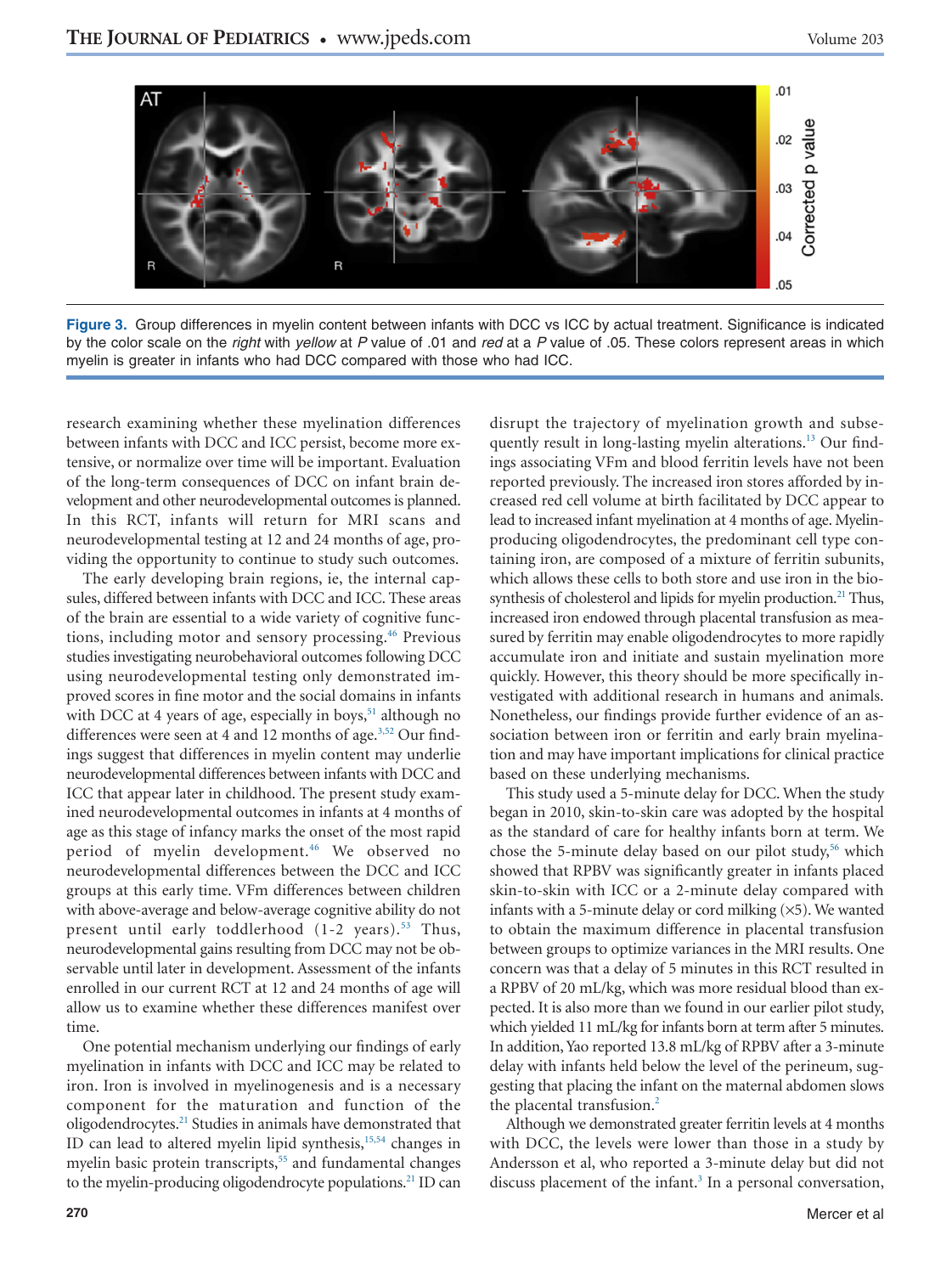the lead author reported that the midwives held the infants below the level of the placenta for about 30 seconds as cord blood gases were obtained. Infants were then placed skin-toskin. It is possible that the infants obtained more placental transfusion during those first 30 seconds.

Despite the findings of greater ferritin levels in the DCC group at 4 months, we found no differences in the hemoglobin and hematocrit levels. This finding is consistent with other studies in infants born at term, $3,57$  suggesting that hemoglobin and hematocrit levels do not adequately represent the infant's body iron stores. Yet, ferritin levels are not assessed routinely at 4 months. Thus, most pediatric providers rely on the hemoglobin and hematocrit to reflect iron status.<sup>58</sup>

Although the current study suggests DCC results in better VFm outcomes in infants at 4 months of age, and mcDESPOT has shown qualitative agreement with myelin histology,<sup>59,60</sup> future studies are needed to quantitatively validate mcDESPOT measures. Nonetheless, the extant literature using mcDESPO[T31-33,37,38](#page-8-0) provides confidence that mcDESPOTderived VFm measurements are sensitive to myelin content.

Placental transfusion via DCC facilitates a transfer of residual iron-rich placental blood and increases iron stores without adverse effects. Our findings show that infants who received a placental transfusion have increased myelin content at 4 months of age compared with infants who received ICC, adding to a growing number of studies that describe the benefits of DCC. Moreover, given that DCC is a feasible, lowtech, no-cost approach, it has the potential to have widespread impact on early life development. Future studies examining the long-term effects of DCC on child development would be important, but the ethical concerns regarding comparisons to ICC are to be considered. ■

*We thank Richard Tucker for assistance with analyses and Cynthia P. Johnson for editorial assistance and project support, as well as past and current members of the Brown University Advanced Baby Imaging Lab who contributed to data collection. We are especially grateful to the families involved in this study.*

Submitted for publication Jan 19, 2018; last revision received May 22, 2018; accepted Jun 1, 2018

#### **References**

- <span id="page-7-0"></span>1. [Farrar D, Airey R, Law GR, Tuffnell D, Cattle B, Duley L. Measuring pla](http://refhub.elsevier.com/S0022-3476(18)30775-3S0022-3476(18)31079-5/sr0010)[cental transfusion for term births: weighing babies with cord intact. BJOG](http://refhub.elsevier.com/S0022-3476(18)30775-3S0022-3476(18)31079-5/sr0010)  $2011 \cdot 118 \cdot 70 - 5$
- <span id="page-7-12"></span>2. [Yao AC, Moinian M, Lind J. Distribution of blood between infant and](http://refhub.elsevier.com/S0022-3476(18)30775-3S0022-3476(18)31079-5/sr0015) [placenta after birth. Lancet 1969;2:871-3.](http://refhub.elsevier.com/S0022-3476(18)30775-3S0022-3476(18)31079-5/sr0015)
- <span id="page-7-1"></span>3. [Andersson O, Hellstrom-Westas L, Andersson D, Domellof M. Effect of](http://refhub.elsevier.com/S0022-3476(18)30775-3S0022-3476(18)31079-5/sr0020) [delayed versus early umbilical cord clamping on neonatal outcomes](http://refhub.elsevier.com/S0022-3476(18)30775-3S0022-3476(18)31079-5/sr0020) [and iron status at 4 months: a randomized controlled trial. BMJ](http://refhub.elsevier.com/S0022-3476(18)30775-3S0022-3476(18)31079-5/sr0020) [2011;343:d7157.](http://refhub.elsevier.com/S0022-3476(18)30775-3S0022-3476(18)31079-5/sr0020)
- <span id="page-7-2"></span>4. [Ceriani Cernadas JM, Carroli G, Pellegrini L, Ferreira M, Ricci C, Casas](http://refhub.elsevier.com/S0022-3476(18)30775-3S0022-3476(18)31079-5/sr0025) [O, et al. The effect of early and delayed umbilical cord clamping on fer](http://refhub.elsevier.com/S0022-3476(18)30775-3S0022-3476(18)31079-5/sr0025)[ritin levels in term infants at six months of life: a randomized, con](http://refhub.elsevier.com/S0022-3476(18)30775-3S0022-3476(18)31079-5/sr0025)[trolled trial \[in Spanish\]. Arch Argent Pediatr 2010;108:201-8.](http://refhub.elsevier.com/S0022-3476(18)30775-3S0022-3476(18)31079-5/sr0025)
- <span id="page-7-13"></span>5. [Chaparro CM, Neufeld LM, Tena Alavez G, Eguia-Liz Cedillo R,](http://refhub.elsevier.com/S0022-3476(18)30775-3S0022-3476(18)31079-5/sr0030) [Dewey KG. Effect of timing of umbilical cord clamping on iron status](http://refhub.elsevier.com/S0022-3476(18)30775-3S0022-3476(18)31079-5/sr0030) [in Mexican infants: a randomised controlled trial. Lancet 2006;367:1997-](http://refhub.elsevier.com/S0022-3476(18)30775-3S0022-3476(18)31079-5/sr0030) [2004.](http://refhub.elsevier.com/S0022-3476(18)30775-3S0022-3476(18)31079-5/sr0030)
- <span id="page-7-19"></span>6. [Gupta R, Ramji S. Effect of delayed cord clamping on iron stores in infants](http://refhub.elsevier.com/S0022-3476(18)30775-3S0022-3476(18)31079-5/sr0035) [born to anemic mothers: a randomized controlled trial. Indian Pediatr](http://refhub.elsevier.com/S0022-3476(18)30775-3S0022-3476(18)31079-5/sr0035) [2002;39:130-5.](http://refhub.elsevier.com/S0022-3476(18)30775-3S0022-3476(18)31079-5/sr0035)
- <span id="page-7-14"></span>7. [Geethanath RM, Ramji S, Thirupuram S. Effect of timing of cord clamp](http://refhub.elsevier.com/S0022-3476(18)30775-3S0022-3476(18)31079-5/sr0040)[ing on the iron status of infants at 3 months. Indian Pediatr 1997;34:103-](http://refhub.elsevier.com/S0022-3476(18)30775-3S0022-3476(18)31079-5/sr0040) [6.](http://refhub.elsevier.com/S0022-3476(18)30775-3S0022-3476(18)31079-5/sr0040)
- <span id="page-7-15"></span>8. [Grajeda R, Perez-Escamilla R, Dewey KG. Delayed clamping of the um](http://refhub.elsevier.com/S0022-3476(18)30775-3S0022-3476(18)31079-5/sr0045)[bilical cord improves hematologic status of Guatemalan infants at 2 mo](http://refhub.elsevier.com/S0022-3476(18)30775-3S0022-3476(18)31079-5/sr0045) [of age. Am J Clin Nutr 1997;65:425-31.](http://refhub.elsevier.com/S0022-3476(18)30775-3S0022-3476(18)31079-5/sr0045)
- <span id="page-7-16"></span>9. [Kumar B, Upadhyay A, Gothwal S, Jaiswal V, Joshi P, Dubey K. Umbili](http://refhub.elsevier.com/S0022-3476(18)30775-3S0022-3476(18)31079-5/sr0050)[cal cord milking and hematological parameters in moderate to late preterm](http://refhub.elsevier.com/S0022-3476(18)30775-3S0022-3476(18)31079-5/sr0050) [neonates: a randomized control trial. Indian Pediatr 2015;52:753-7.](http://refhub.elsevier.com/S0022-3476(18)30775-3S0022-3476(18)31079-5/sr0050)
- <span id="page-7-17"></span>10. [Upadhyay A, Gothwal S, Parihar R, Garg A, Gupta A, Chawla D, et al. Effect](http://refhub.elsevier.com/S0022-3476(18)30775-3S0022-3476(18)31079-5/sr0055) [of umbilical cord milking in term and near term infants: randomized](http://refhub.elsevier.com/S0022-3476(18)30775-3S0022-3476(18)31079-5/sr0055) [control trial. Am J Obstet Gynecol 2013;208:120.e1-6.e1.](http://refhub.elsevier.com/S0022-3476(18)30775-3S0022-3476(18)31079-5/sr0055)
- <span id="page-7-18"></span>11. [Ranjit T, Nesargi S, Rao PN, Sahoo JP, Ashok C, Chandrakala BS, et al.](http://refhub.elsevier.com/S0022-3476(18)30775-3S0022-3476(18)31079-5/sr0060) [Effect of early versus delayed cord clamping on hematological status of](http://refhub.elsevier.com/S0022-3476(18)30775-3S0022-3476(18)31079-5/sr0060) [preterm infants at 6 wk of age. Indian J Pediatr 2015;82:29-34.](http://refhub.elsevier.com/S0022-3476(18)30775-3S0022-3476(18)31079-5/sr0060)
- <span id="page-7-3"></span>12. [Chaparro CM. Timing of umbilical cord clamping: effect on iron en](http://refhub.elsevier.com/S0022-3476(18)30775-3S0022-3476(18)31079-5/sr0065)[dowment of the newborn and later iron status. Nutr Rev 2011;69:S30-6.](http://refhub.elsevier.com/S0022-3476(18)30775-3S0022-3476(18)31079-5/sr0065)
- <span id="page-7-4"></span>13. [Lozoff B, Georgieff MK. Iron deficiency and brain development. Semin](http://refhub.elsevier.com/S0022-3476(18)30775-3S0022-3476(18)31079-5/sr0070) [Pediatr Neurol 2006;13:158-65.](http://refhub.elsevier.com/S0022-3476(18)30775-3S0022-3476(18)31079-5/sr0070)
- <span id="page-7-20"></span>14. [Carter RC, Jacobson JL, Burden MJ, Armony-Sivan R, Dodge NC, Angelilli](http://refhub.elsevier.com/S0022-3476(18)30775-3S0022-3476(18)31079-5/sr0075) [ML, et al. Iron deficiency anemia and cognitive function in infancy. Pe](http://refhub.elsevier.com/S0022-3476(18)30775-3S0022-3476(18)31079-5/sr0075)[diatrics 2010;126:e427-34.](http://refhub.elsevier.com/S0022-3476(18)30775-3S0022-3476(18)31079-5/sr0075)
- <span id="page-7-7"></span>15. [Beard JL. Why iron deficiency is important in infant development. J Nutr](http://refhub.elsevier.com/S0022-3476(18)30775-3S0022-3476(18)31079-5/sr0080) [2008;138:2534-6.](http://refhub.elsevier.com/S0022-3476(18)30775-3S0022-3476(18)31079-5/sr0080)
- 16. [Algarin C, Nelson CA, Peirano P, Westerlund A, Reyes S, Lozoff B. Iron](http://refhub.elsevier.com/S0022-3476(18)30775-3S0022-3476(18)31079-5/sr0085)[deficiency anemia in infancy and poorer cognitive inhibitory control at](http://refhub.elsevier.com/S0022-3476(18)30775-3S0022-3476(18)31079-5/sr0085) [age 10 years. Dev Med Child Neurol 2013;55:453-8.](http://refhub.elsevier.com/S0022-3476(18)30775-3S0022-3476(18)31079-5/sr0085)
- 17. [Lozoff B, Smith JB, Kaciroti N, Clark KM, Guevara S, Jimenez E. Func](http://refhub.elsevier.com/S0022-3476(18)30775-3S0022-3476(18)31079-5/sr0090)[tional significance of early-life iron deficiency: outcomes at 25 years. J](http://refhub.elsevier.com/S0022-3476(18)30775-3S0022-3476(18)31079-5/sr0090) [Pediatr 2013;163:1260-6.](http://refhub.elsevier.com/S0022-3476(18)30775-3S0022-3476(18)31079-5/sr0090)
- 18. [Lozoff B, Beard J, Connor J, Barbara F, Georgieff M, Schallert T. Long](http://refhub.elsevier.com/S0022-3476(18)30775-3S0022-3476(18)31079-5/sr0095)[lasting neural and behavioral effects of iron deficiency in infancy. Nutr](http://refhub.elsevier.com/S0022-3476(18)30775-3S0022-3476(18)31079-5/sr0095) [Rev 2006;64:S34-43, discussion S72-91.](http://refhub.elsevier.com/S0022-3476(18)30775-3S0022-3476(18)31079-5/sr0095)
- <span id="page-7-5"></span>19. [Beard JL, Felt B, Schallert T, Burhans M, Connor JR, Georgieff MK. Mod](http://refhub.elsevier.com/S0022-3476(18)30775-3S0022-3476(18)31079-5/sr0100)[erate iron deficiency in infancy: biology and behavior in young rats. Behav](http://refhub.elsevier.com/S0022-3476(18)30775-3S0022-3476(18)31079-5/sr0100) [Brain Res 2006;170:224-32.](http://refhub.elsevier.com/S0022-3476(18)30775-3S0022-3476(18)31079-5/sr0100)
- <span id="page-7-6"></span>20. [Beard JL, Connor JR. Iron status and neural functioning. Annu Rev Nutr](http://refhub.elsevier.com/S0022-3476(18)30775-3S0022-3476(18)31079-5/sr0105) [2003;23:41-58.](http://refhub.elsevier.com/S0022-3476(18)30775-3S0022-3476(18)31079-5/sr0105)
- <span id="page-7-11"></span>21. [Connor JR, Menzies SL. Relationship of iron to oligodendrocytes and my](http://refhub.elsevier.com/S0022-3476(18)30775-3S0022-3476(18)31079-5/sr0110)[elination. Glia 1996;17:83-93.](http://refhub.elsevier.com/S0022-3476(18)30775-3S0022-3476(18)31079-5/sr0110)
- 22. [Lozoff B. Early iron deficiency has brain and behavior effects consistent](http://refhub.elsevier.com/S0022-3476(18)30775-3S0022-3476(18)31079-5/sr0115) [with dopaminergic dysfunction. J Nutr 2011;141:740S-6S.](http://refhub.elsevier.com/S0022-3476(18)30775-3S0022-3476(18)31079-5/sr0115)
- <span id="page-7-10"></span>23. [Todorich B, Pasquini JM, Garcia CI, Paez PM, Connor JR. Oligodendro](http://refhub.elsevier.com/S0022-3476(18)30775-3S0022-3476(18)31079-5/sr0120)[cytes and myelination: the role of iron. Glia 2009;57:467-78.](http://refhub.elsevier.com/S0022-3476(18)30775-3S0022-3476(18)31079-5/sr0120)
- 24. [Georgieff MK, Ramel SE, Cusick SE. Nutritional influences on brain de](http://refhub.elsevier.com/S0022-3476(18)30775-3S0022-3476(18)31079-5/sr0125)velopment. Acta Paediatr 2018;doi[:10.1111/apa.14287.](http://dx.doi.org/10.1111/apa.14287)
- <span id="page-7-8"></span>25. [Hoeft F, Ueno T, Reiss AL, Meyler A, Whitfield-Gabrieli S, Glover GH,](http://refhub.elsevier.com/S0022-3476(18)30775-3S0022-3476(18)31079-5/sr0130) [et al. Prediction of children's reading skills using behavioral, functional,](http://refhub.elsevier.com/S0022-3476(18)30775-3S0022-3476(18)31079-5/sr0130) [and structural neuroimaging measures. Behav Neurosci 2007;121:602-](http://refhub.elsevier.com/S0022-3476(18)30775-3S0022-3476(18)31079-5/sr0130) [13.](http://refhub.elsevier.com/S0022-3476(18)30775-3S0022-3476(18)31079-5/sr0130)
- 26. [Zikopoulos B, Barbas H. Changes in prefrontal axons may disrupt the](http://refhub.elsevier.com/S0022-3476(18)30775-3S0022-3476(18)31079-5/sr0135) [network in autism. J Neurosci 2010;30:14595-609.](http://refhub.elsevier.com/S0022-3476(18)30775-3S0022-3476(18)31079-5/sr0135)
- 27. [Vandermosten M, Hoeft F, Norton ES. Integrating MRI brain imaging](http://refhub.elsevier.com/S0022-3476(18)30775-3S0022-3476(18)31079-5/sr0140) [studies of pre-reading children with current theories of developmental](http://refhub.elsevier.com/S0022-3476(18)30775-3S0022-3476(18)31079-5/sr0140) [dyslexia: a review and quantitative meta-analysis. Curr Opin Behav Sci](http://refhub.elsevier.com/S0022-3476(18)30775-3S0022-3476(18)31079-5/sr0140) [2016;10:155-61.](http://refhub.elsevier.com/S0022-3476(18)30775-3S0022-3476(18)31079-5/sr0140)
- <span id="page-7-9"></span>28. [Laule C, Kozlowski P, Leung E, Li DK, Mackay AL, Moore GR. Myelin](http://refhub.elsevier.com/S0022-3476(18)30775-3S0022-3476(18)31079-5/sr0145) [water imaging of multiple sclerosis at 7 T: correlations with histopathol](http://refhub.elsevier.com/S0022-3476(18)30775-3S0022-3476(18)31079-5/sr0145)[ogy. Neuroimage 2008;40:1575-80.](http://refhub.elsevier.com/S0022-3476(18)30775-3S0022-3476(18)31079-5/sr0145)
- 29. [Deoni SC. Quantitative relaxometry of the brain. Top Magn Reson Imaging](http://refhub.elsevier.com/S0022-3476(18)30775-3S0022-3476(18)31079-5/sr0150) [2010;21:101-13.](http://refhub.elsevier.com/S0022-3476(18)30775-3S0022-3476(18)31079-5/sr0150)
- 30. [Alexander AL, Hurley SA, Samsonov AA, Adluru N, Hosseinbor AP,](http://refhub.elsevier.com/S0022-3476(18)30775-3S0022-3476(18)31079-5/sr0155) [Mossahebi P, et al. Characterization of cerebral white matter properties](http://refhub.elsevier.com/S0022-3476(18)30775-3S0022-3476(18)31079-5/sr0155) [using quantitative magnetic resonance imaging stains. Brain Connect](http://refhub.elsevier.com/S0022-3476(18)30775-3S0022-3476(18)31079-5/sr0155) [2011;1:423-46.](http://refhub.elsevier.com/S0022-3476(18)30775-3S0022-3476(18)31079-5/sr0155)

Effects of Delayed Cord Clamping on 4-Month Ferritin Levels, Brain Myelin Content, and **271** Neurodevelopment: A Randomized Controlled Trial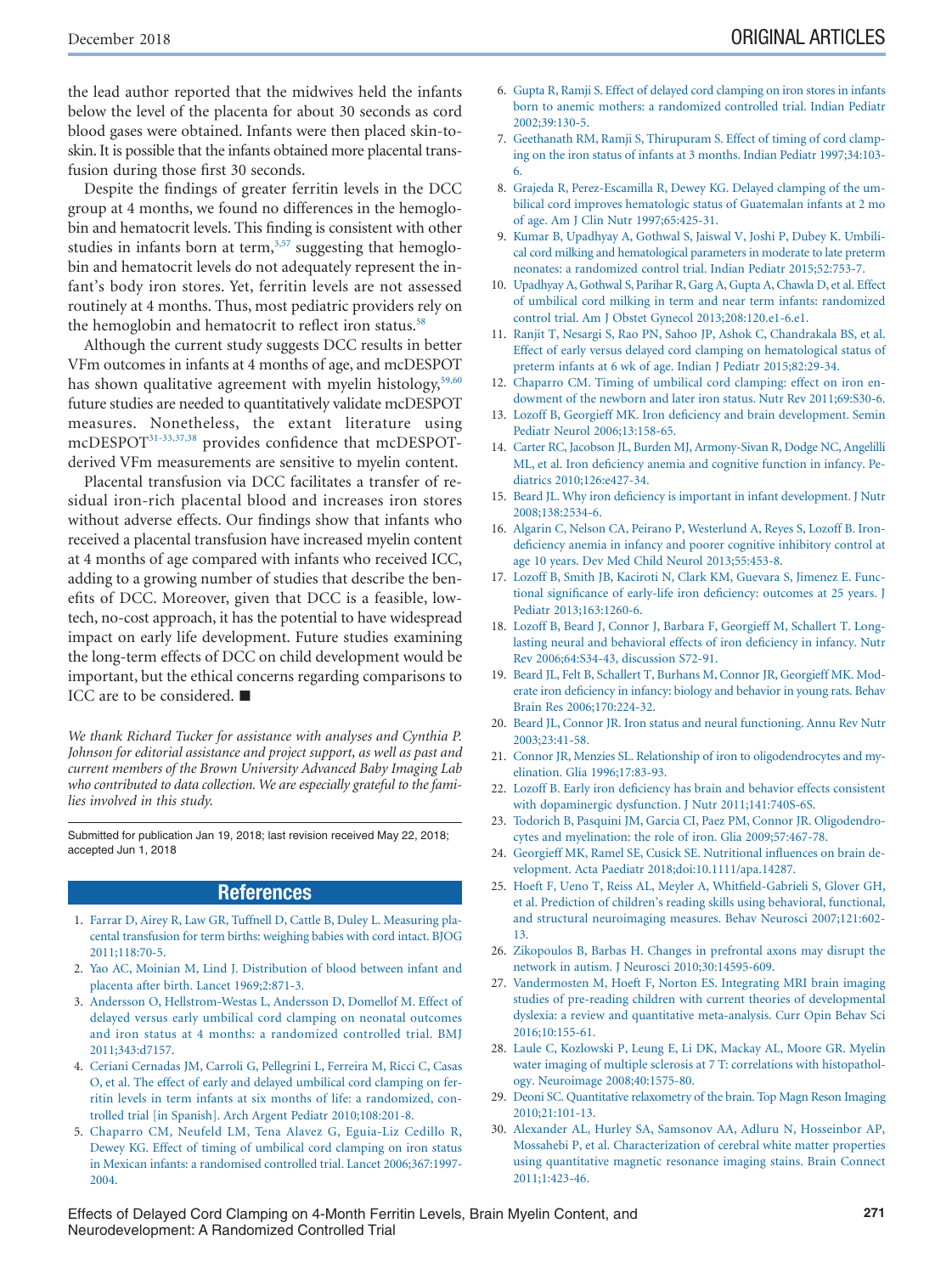- <span id="page-8-0"></span>31. [Deoni SC, Dean DC 3rd, O'Muircheartaigh J, Dirks H, Jerskey BA. In](http://refhub.elsevier.com/S0022-3476(18)30775-3S0022-3476(18)31079-5/sr0160)[vestigating white matter development in infancy and early childhood using](http://refhub.elsevier.com/S0022-3476(18)30775-3S0022-3476(18)31079-5/sr0160) [myelin water faction and relaxation time mapping. Neuroimage](http://refhub.elsevier.com/S0022-3476(18)30775-3S0022-3476(18)31079-5/sr0160) [2012;63:1038-53.](http://refhub.elsevier.com/S0022-3476(18)30775-3S0022-3476(18)31079-5/sr0160)
- 32. [Dean DC 3rd, O'Muircheartaigh J, Dirks H, Waskiewicz N, Walker L,](http://refhub.elsevier.com/S0022-3476(18)30775-3S0022-3476(18)31079-5/sr0165) [Doernberg E, et al. Characterizing longitudinal white matter develop](http://refhub.elsevier.com/S0022-3476(18)30775-3S0022-3476(18)31079-5/sr0165)[ment during early childhood. Brain Struct Funct 2015;220:1921-](http://refhub.elsevier.com/S0022-3476(18)30775-3S0022-3476(18)31079-5/sr0165) [33.](http://refhub.elsevier.com/S0022-3476(18)30775-3S0022-3476(18)31079-5/sr0165)
- <span id="page-8-1"></span>33. [O'muircheartaigh J, Dean DC, Ginestet CE, Walker L, Waskiewicz N,](http://refhub.elsevier.com/S0022-3476(18)30775-3S0022-3476(18)31079-5/sr0170) [Lehman K, et al. White matter development and early cognition in babies](http://refhub.elsevier.com/S0022-3476(18)30775-3S0022-3476(18)31079-5/sr0170) [and toddlers. Hum Brain Mapp 2014;35:4475-87.](http://refhub.elsevier.com/S0022-3476(18)30775-3S0022-3476(18)31079-5/sr0170)
- 34. [Deoni SC, O'Muircheartaigh J, Elison JT, Walker L, Doernberg E,](http://refhub.elsevier.com/S0022-3476(18)30775-3S0022-3476(18)31079-5/sr0175) [Waskiewicz N, et al. White matter maturation profiles through early child](http://refhub.elsevier.com/S0022-3476(18)30775-3S0022-3476(18)31079-5/sr0175)[hood predict general cognitive ability. Brain Struct Funct 2016;221:1189-](http://refhub.elsevier.com/S0022-3476(18)30775-3S0022-3476(18)31079-5/sr0175) [203.](http://refhub.elsevier.com/S0022-3476(18)30775-3S0022-3476(18)31079-5/sr0175)
- <span id="page-8-2"></span>35. [Mercer JS, Erickson-Owens DA, Collins J, Barcelos MO, Parker AB, Padbury](http://refhub.elsevier.com/S0022-3476(18)30775-3S0022-3476(18)31079-5/sr0180) [JF. Effects of delayed cord clamping on residual placental blood volume,](http://refhub.elsevier.com/S0022-3476(18)30775-3S0022-3476(18)31079-5/sr0180) [hemoglobin and bilirubin levels in term infants: a randomized con](http://refhub.elsevier.com/S0022-3476(18)30775-3S0022-3476(18)31079-5/sr0180)[trolled trial. J Perinatol 2017;37:260-4.](http://refhub.elsevier.com/S0022-3476(18)30775-3S0022-3476(18)31079-5/sr0180)
- <span id="page-8-3"></span>36. [Dean DC 3rd, Dirks H, O'Muircheartaigh J, Walker L, Jerskey BA, Lehman](http://refhub.elsevier.com/S0022-3476(18)30775-3S0022-3476(18)31079-5/sr0185) [K, et al. Pediatric neuroimaging using magnetic resonance imaging during](http://refhub.elsevier.com/S0022-3476(18)30775-3S0022-3476(18)31079-5/sr0185) [non-sedated sleep. Pediatr Radiol 2014;44:64-72.](http://refhub.elsevier.com/S0022-3476(18)30775-3S0022-3476(18)31079-5/sr0185)
- 37. [Dean DC 3rd, O'Muircheartaigh J, Dirks H, Waskiewicz N, Lehman K,](http://refhub.elsevier.com/S0022-3476(18)30775-3S0022-3476(18)31079-5/sr0190) [Walker L, et al. Modeling healthy male white matter and myelin devel](http://refhub.elsevier.com/S0022-3476(18)30775-3S0022-3476(18)31079-5/sr0190)[opment: 3 through 60 months of age. Neuroimage 2014;84:742-](http://refhub.elsevier.com/S0022-3476(18)30775-3S0022-3476(18)31079-5/sr0190) [52.](http://refhub.elsevier.com/S0022-3476(18)30775-3S0022-3476(18)31079-5/sr0190)
- 38. [Deoni SC, Mercure E, Blasi A, Gasston D, Thomson A, Johnson M, et al.](http://refhub.elsevier.com/S0022-3476(18)30775-3S0022-3476(18)31079-5/sr0195) [Mapping infant brain myelination with magnetic resonance imaging. J](http://refhub.elsevier.com/S0022-3476(18)30775-3S0022-3476(18)31079-5/sr0195) [Neurosci 2011;31:784-91.](http://refhub.elsevier.com/S0022-3476(18)30775-3S0022-3476(18)31079-5/sr0195)
- <span id="page-8-4"></span>39. [Mullen EM. Mullen Scales of Early Learning. Circle Pines \(MN\): Ameri](http://refhub.elsevier.com/S0022-3476(18)30775-3S0022-3476(18)31079-5/sr0200)[can Guidance Services, Inc; 1995.](http://refhub.elsevier.com/S0022-3476(18)30775-3S0022-3476(18)31079-5/sr0200)
- <span id="page-8-5"></span>40. [Deoni SC, Rutt BK, Arun T, Pierpaoli C, Jones DK. Gleaning multicom](http://refhub.elsevier.com/S0022-3476(18)30775-3S0022-3476(18)31079-5/sr0205)[ponent T1 and T2 information from steady-state imaging data. Magn Reson](http://refhub.elsevier.com/S0022-3476(18)30775-3S0022-3476(18)31079-5/sr0205) [Med 2008;60:1372-87.](http://refhub.elsevier.com/S0022-3476(18)30775-3S0022-3476(18)31079-5/sr0205)
- <span id="page-8-6"></span>41. [Heller R, Stanley D, Yekutieli D, Rubin N, Benjamini Y. Cluster-based analy](http://refhub.elsevier.com/S0022-3476(18)30775-3S0022-3476(18)31079-5/sr0210)[sis of FMRI data. Neuroimage 2006;33:599-608.](http://refhub.elsevier.com/S0022-3476(18)30775-3S0022-3476(18)31079-5/sr0210)
- 42. [Smith SM, Jenkinson M, Woolrich MW, Beckmann CF, Behrens TE,](http://refhub.elsevier.com/S0022-3476(18)30775-3S0022-3476(18)31079-5/sr0215) [Johansen-Berg H, et al. Advances in functional and structural MR image](http://refhub.elsevier.com/S0022-3476(18)30775-3S0022-3476(18)31079-5/sr0215) [analysis and implementation as FSL. Neuroimage 2004;23\(suppl 1\):S208-](http://refhub.elsevier.com/S0022-3476(18)30775-3S0022-3476(18)31079-5/sr0215) [19.](http://refhub.elsevier.com/S0022-3476(18)30775-3S0022-3476(18)31079-5/sr0215)
- <span id="page-8-7"></span>43. [Wiedemann G, Jonetz-Mentzel L. Establishment of reference ranges for](http://refhub.elsevier.com/S0022-3476(18)30775-3S0022-3476(18)31079-5/sr0220) [ferritin in neonates, infants, children and adolescents. Eur J Clin Chem](http://refhub.elsevier.com/S0022-3476(18)30775-3S0022-3476(18)31079-5/sr0220) [Clin Biochem 1993;31:453-7.](http://refhub.elsevier.com/S0022-3476(18)30775-3S0022-3476(18)31079-5/sr0220)
- <span id="page-8-8"></span>44. [Yakovlev PL, Lecours AR. The myelogenetic cycles of regional](http://refhub.elsevier.com/S0022-3476(18)30775-3S0022-3476(18)31079-5/sr0225) [maturation of the brain. In: Minkowski A, ed. Regional development](http://refhub.elsevier.com/S0022-3476(18)30775-3S0022-3476(18)31079-5/sr0225) [of the brain in early life. Philadelphia \(PA\): F.A. Davis Co; 1967,](http://refhub.elsevier.com/S0022-3476(18)30775-3S0022-3476(18)31079-5/sr0225) [p. 3-70.](http://refhub.elsevier.com/S0022-3476(18)30775-3S0022-3476(18)31079-5/sr0225)
- 45. [Brody BA, Kinney HC, Kloman AS, Gilles FH. Sequence of central nervous](http://refhub.elsevier.com/S0022-3476(18)30775-3S0022-3476(18)31079-5/sr0230) [system myelination in human infancy. I. An autopsy study of myelina](http://refhub.elsevier.com/S0022-3476(18)30775-3S0022-3476(18)31079-5/sr0230)[tion. J Neuropathol Exp Neurol 1987;46:283-301.](http://refhub.elsevier.com/S0022-3476(18)30775-3S0022-3476(18)31079-5/sr0230)
- <span id="page-8-11"></span>46. [Dubois J, Dehaene-Lambertz G, Kulikova S, Poupon C, Huppi PS, Hertz-](http://refhub.elsevier.com/S0022-3476(18)30775-3S0022-3476(18)31079-5/sr0235)[Pannier L. The early development of brain white matter: a review of](http://refhub.elsevier.com/S0022-3476(18)30775-3S0022-3476(18)31079-5/sr0235) [imaging studies in fetuses, newborns and infants. Neuroscience](http://refhub.elsevier.com/S0022-3476(18)30775-3S0022-3476(18)31079-5/sr0235) [2014;276:48-71.](http://refhub.elsevier.com/S0022-3476(18)30775-3S0022-3476(18)31079-5/sr0235)
- <span id="page-8-9"></span>47. [Fields RD. A new mechanism of nervous system plasticity: activity](http://refhub.elsevier.com/S0022-3476(18)30775-3S0022-3476(18)31079-5/sr0240)[dependent myelination. Nat Rev Neurosci 2015;16:756-67.](http://refhub.elsevier.com/S0022-3476(18)30775-3S0022-3476(18)31079-5/sr0240)
- 48. [Prado EL, Dewey KG. Nutrition and brain development in early life. Nutr](http://refhub.elsevier.com/S0022-3476(18)30775-3S0022-3476(18)31079-5/sr0245) [Rev 2014;72:267-84.](http://refhub.elsevier.com/S0022-3476(18)30775-3S0022-3476(18)31079-5/sr0245)
- <span id="page-8-10"></span>49. [Fields RD. White matter matters. Sci Am 2008;298:42-9.](http://refhub.elsevier.com/S0022-3476(18)30775-3S0022-3476(18)31079-5/sr0250)
- 50. [Nagy Z, Westerberg H, Klingberg T. Maturation of white matter is asso](http://refhub.elsevier.com/S0022-3476(18)30775-3S0022-3476(18)31079-5/sr0255)[ciated with the development of cognitive functions during childhood. J](http://refhub.elsevier.com/S0022-3476(18)30775-3S0022-3476(18)31079-5/sr0255) [Cogn Neurosci 2004;16:1227-33.](http://refhub.elsevier.com/S0022-3476(18)30775-3S0022-3476(18)31079-5/sr0255)
- <span id="page-8-12"></span>51. [Andersson O, Lindquist B, Lindgren M, Stjernqvist K, Domellöf M,](http://refhub.elsevier.com/S0022-3476(18)30775-3S0022-3476(18)31079-5/sr0260) [Hellström-Westas L. Effect of delayed cord clamping on neurodevelopment](http://refhub.elsevier.com/S0022-3476(18)30775-3S0022-3476(18)31079-5/sr0260) [at 4 years of age: a randomized clinical trial. JAMA Pediatr 2015;169:631-](http://refhub.elsevier.com/S0022-3476(18)30775-3S0022-3476(18)31079-5/sr0260) [8.](http://refhub.elsevier.com/S0022-3476(18)30775-3S0022-3476(18)31079-5/sr0260)
- 52. [Andersson O, Domellof M, Andersson D, Hellstrom-Westas L. Effect of](http://refhub.elsevier.com/S0022-3476(18)30775-3S0022-3476(18)31079-5/sr0265) [delayed vs early umbilical cord clamping on iron status and](http://refhub.elsevier.com/S0022-3476(18)30775-3S0022-3476(18)31079-5/sr0265) [neurodevelopment at age 12 months: a randomized clinical trial. JAMA](http://refhub.elsevier.com/S0022-3476(18)30775-3S0022-3476(18)31079-5/sr0265) [Pediatr 2014;168:547-54.](http://refhub.elsevier.com/S0022-3476(18)30775-3S0022-3476(18)31079-5/sr0265)
- <span id="page-8-13"></span>53. [Deoni SC, Dean DC 3rd, Remer J, Dirks H, O'Muircheartaigh J. Corti](http://refhub.elsevier.com/S0022-3476(18)30775-3S0022-3476(18)31079-5/sr0270)[cal maturation and myelination in healthy toddlers and young children.](http://refhub.elsevier.com/S0022-3476(18)30775-3S0022-3476(18)31079-5/sr0270) [Neuroimage 2015;115:147-61.](http://refhub.elsevier.com/S0022-3476(18)30775-3S0022-3476(18)31079-5/sr0270)
- 54. [Yu GS, Steinkirchner TM, Rao GA, Larkin EC. Effect of prenatal iron de](http://refhub.elsevier.com/S0022-3476(18)30775-3S0022-3476(18)31079-5/sr0275)[ficiency on myelination in rat pups. Am J Pathol 1986;125:620-4.](http://refhub.elsevier.com/S0022-3476(18)30775-3S0022-3476(18)31079-5/sr0275)
- <span id="page-8-14"></span>55. [Clardy SL, Wang X, Zhao W, Liu W, Chase GA, Beard JL, et al. Acute and](http://refhub.elsevier.com/S0022-3476(18)30775-3S0022-3476(18)31079-5/sr0280) [chronic effects of developmental iron deficiency on mRNA expression pat](http://refhub.elsevier.com/S0022-3476(18)30775-3S0022-3476(18)31079-5/sr0280)[terns in the brain. J Neural Transm Suppl 2006;173-96.](http://refhub.elsevier.com/S0022-3476(18)30775-3S0022-3476(18)31079-5/sr0280)
- <span id="page-8-15"></span>56. [Erickson-Owens DA, Mercer JS, Oh W. Umbilical cord milking in term](http://refhub.elsevier.com/S0022-3476(18)30775-3S0022-3476(18)31079-5/sr0285) [infants delivered by cesarean section: a randomized controlled trial. J](http://refhub.elsevier.com/S0022-3476(18)30775-3S0022-3476(18)31079-5/sr0285) [Perinatol 2012;32:580-4.](http://refhub.elsevier.com/S0022-3476(18)30775-3S0022-3476(18)31079-5/sr0285)
- 57. [van Rheenen P, de Moor L, Eschbach S, de Grooth H, Brabin B. Delayed](http://refhub.elsevier.com/S0022-3476(18)30775-3S0022-3476(18)31079-5/sr0290) [cord clamping and haemoglobin levels in infancy: a randomised con](http://refhub.elsevier.com/S0022-3476(18)30775-3S0022-3476(18)31079-5/sr0290)[trolled trial in term babies. Trop Med Int Health 2007;12:603-16.](http://refhub.elsevier.com/S0022-3476(18)30775-3S0022-3476(18)31079-5/sr0290)
- <span id="page-8-16"></span>58. [Suominen P, Punnonen K, Rajamaki A, Irjala K. Serum transferrin re](http://refhub.elsevier.com/S0022-3476(18)30775-3S0022-3476(18)31079-5/sr0295)[ceptor and transferrin receptor-ferritin index identify healthy subjects with](http://refhub.elsevier.com/S0022-3476(18)30775-3S0022-3476(18)31079-5/sr0295) [subclinical iron deficits. Blood 1998;92:2934-9.](http://refhub.elsevier.com/S0022-3476(18)30775-3S0022-3476(18)31079-5/sr0295)
- <span id="page-8-17"></span>59. [Wood TC, Simmons C, Hurley SA, Vernon AC, Torres J, Dell'Acqua F,](http://refhub.elsevier.com/S0022-3476(18)30775-3S0022-3476(18)31079-5/sr0300) [et al. Whole-brain ex-vivo quantitative MRI of the cuprizone mouse model.](http://refhub.elsevier.com/S0022-3476(18)30775-3S0022-3476(18)31079-5/sr0300) Peer<sub>I</sub> 2016;4:e2632.
- 60. [Hurley S, Mossahebi P, Samsonov A, Alexander A, Deoni S, Fisher R, et al.,](http://refhub.elsevier.com/S0022-3476(18)30775-3S0022-3476(18)31079-5/sr0305) [eds. Multicomponent relaxometry \(mcDESPOT\) in the shaking pup model](http://refhub.elsevier.com/S0022-3476(18)30775-3S0022-3476(18)31079-5/sr0305) [of dysmyelination. In: Proceedings 18th annual meeting of the ISMRM](http://refhub.elsevier.com/S0022-3476(18)30775-3S0022-3476(18)31079-5/sr0305) [Stockholm, Sweden. 2010.](http://refhub.elsevier.com/S0022-3476(18)30775-3S0022-3476(18)31079-5/sr0305)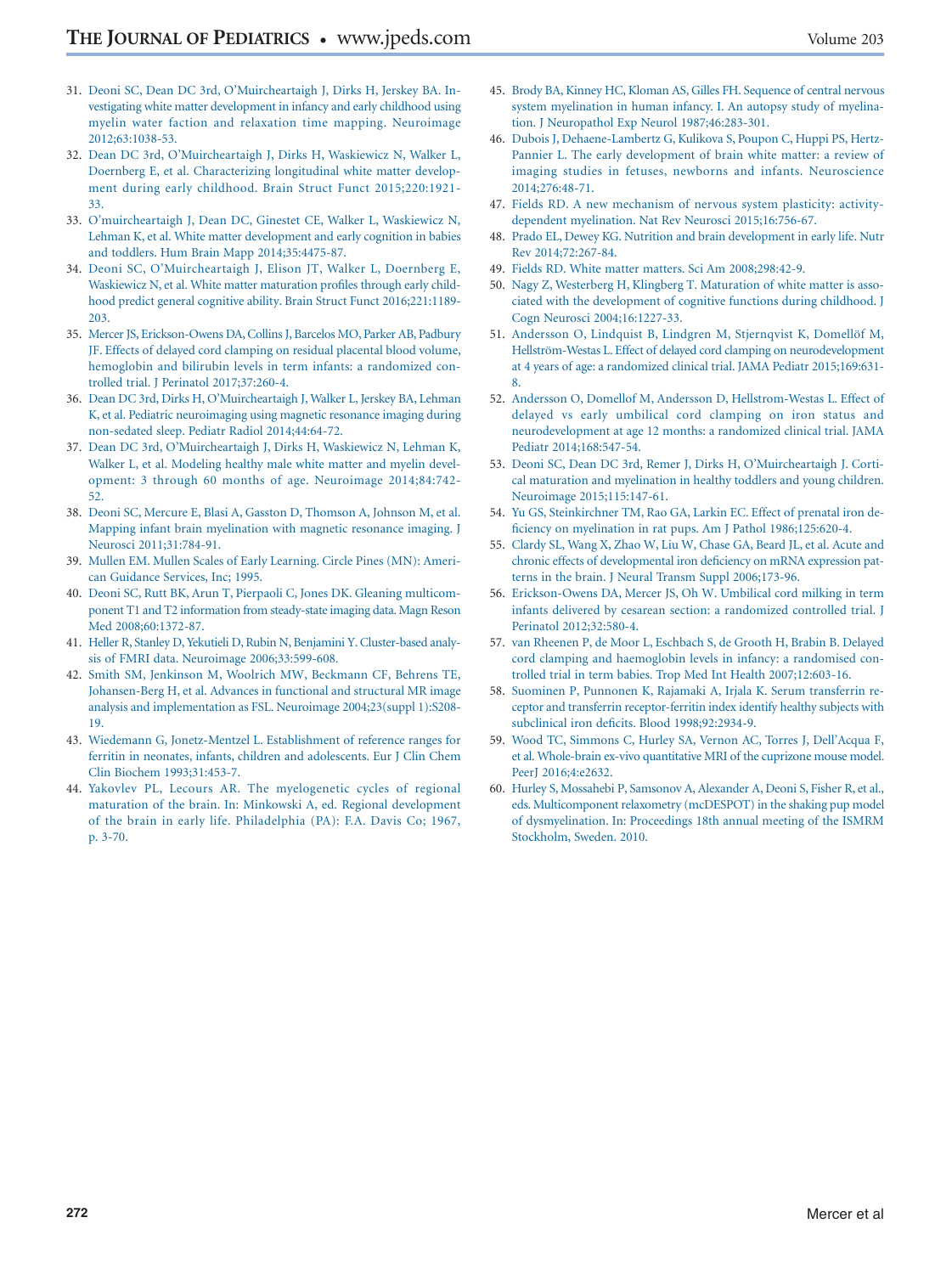# Appendix

#### **Supplementary Materials**

**Methods: Blood Samples.** The complete blood count samples were collected in a 0.5-mL EDTA tube (BD Microtainer, Franklin Lakes, New Jersey) and then analyzed using an automated hematology analyzer (Sysmex XN 3000; Sysmex America Inc, Lincolnshire, Illinois). The iron indices and C-reactive protein were collected in a 0.5-mL serum separator tube (BD Microtainer) and analyzed with a clinical chemistry analyzer (Architect ci4100, Abbott Laboratories, Abbott Park, Illinois). All samples, except ferritin, were processed at Women & Infants Hospital. Ferritin was processed at the Mayo Medical Laboratories (Rochester, New York) using an immunoassay system (Beckman Coulter Unicel DXL 800; Beckman Coulter Inc, Brea, California).

**MRI Data Acquisition and Processing.** Parents were contacted to schedule the 4-month MRI. Children were brought to the MRI center either at nap or bedtime. Special sleep rooms were provided for parents to get the infant to sleep.When sleeping, the infant was placed securely on an MRI-compatible cart and transported to the MRI scanner. Parents (after appropriate screening) were invited to stay with the infant during the MRI. The MRI scan lasted approximately 30-45 minutes once the infant was asleep. If an infant was unable to fall asleep or to return to sleep after waking, the MRI examination was rescheduled. Within 1 week after a successful MRI scan, children were scheduled for developmental testing.

Measures of brain myelin content were acquired with the mcDESPOT MRI technique. mcDESPOT is a multicomponent relaxometry technique that decomposes the measured MRI signal into contributions from myelin and nonmyelin waterbased on the unique relaxation properties of each of these water pools[.1-4](#page-7-0) Unlike traditional multicomponent relaxometry techniques,<sup>1,2</sup> mcDESPOT uses rapid and time-efficient gradient echo sequences, acquired over a range of flip angles, to quantify the relaxation characteristics of multicompartment water pools.<sup>5,6</sup> Specifically, the mcDESPOT protocol included 8  $T_1$ -weighted spoiled gradient-recalled echo (SPGR) and 16  $T_1/T_2$ -weighted balanced steady-state free precession (bSSFP) images acquired over multiple flip angles.<sup>5,6</sup> Two inversion-prepared (IR)-SPGR images additionally were acquired for correction of radio-frequency  $(B_1)$  inhomogeneities, and bSSFP images were acquired with 2 phase cycling patterns ( $\varphi = 180^\circ$  and 0°) for correction of main magnetic field  $(B0)$  inhomogeneities.<sup>7</sup> Choice of scan acquisition parameters for the mcDESPOT protocol have been optimized according to the relaxation characteristics at various stages of infancy and early childhood.<sup>8</sup> Specific acquisition parameters of the SPGR, bSSFP, and IR-SPGR scans used in the current study are as follows:

*SPGR:* repetition time (TR) = 12 milliseconds; echo time (TE) = 5.8 milliseconds; flip angles ( $\alpha$ ) = [2, 3, 4, 5, 7, 9, 11, 14] degrees; receiver bandwidth  $=$  350 Hz/voxel; and 6/8 partial k-space in the phase and slice-encode directions.

*bSSFP*: TR = 10 milliseconds; TE = 5 milliseconds;  $\alpha$  = [9, 14, 20, 27, 34, 41, 56, 70]; bandwidth = 350 Hz/voxel; 6/8 partial k-space in the phase and slice–encode directions.

*IR-SPGR:* TR = 12 milliseconds; TE = 5.8 milliseconds; inversion times = [600, 950] milliseconds;  $\alpha$  = 5 degrees; 6/8 partial k-space in the phase-encode directions. Half the resolution in the slice direction.

All data were acquired from each participating 4-monthold infant on a Siemens Tim Trio 3 Tesla scanner (Siemens) with a 12-channel head radiofrequency array. To help the children sleep during the scan, acoustic noise levels were minimized by reducing imaging gradient slew rates and peak values. Additional passive sound attenuation was achieved with a sound-insulating bore liner (Ultra Barrier HD Composite; American Micro Industries, Chambersburg, Pennsylvania) and MiniMuff ear pads. Electrodynamic and sound-attenuating headphones (MR Confon GmbH, Magdeburg, Germany) also were used and provided constant white noise throughout the duration of the scan.<sup>9</sup>

Following successful acquisition, image data were inspected visually for motion-related image artifacts (eg, edge blurring and ghosting). Each participant's SPGR, bSSFP, and IR-SPGR images were then linearly coregistered to account for subtle head movement<sup>10</sup> and nonbrain (ie, skull) signal was removed[.11](#page-7-18) SPGR and IR-SPGR images were used to estimate the flip angle correction map.<sup>12</sup> VFm values were calculated at each image voxel by fitting the SPGR and bSSFP data to a multicomponent relaxometry model of 3 microstructural water compartments: intra/extra-axonal water, myelin-associated water, and nonexchanging free water.<sup>6</sup>

For correlation analysis and group comparisons, individual VFm maps were nonlinearly aligned to a common study  $template<sup>8</sup>$  using a fully 3-dimensional image registration approach[.13](#page-7-4) Before statistical analyses, aligned VFm data were smoothed with a modest 4-mm full-width-at-half-maximum 3D Gaussian kernel to account for residual registration inaccuracies.<sup>14</sup>

## **References**

- 1. [MacKay A, Whittall K, Adler J, Li D, Paty D, Graeb D. In vivo visualiza](http://refhub.elsevier.com/S0022-3476(18)30775-3S0022-3476(18)31079-5/sr0310)[tion of myelin water in brain by magnetic resonance. Magn Reson Med](http://refhub.elsevier.com/S0022-3476(18)30775-3S0022-3476(18)31079-5/sr0310) [1994;31:673-7.](http://refhub.elsevier.com/S0022-3476(18)30775-3S0022-3476(18)31079-5/sr0310)
- 2. [MacKay A, Laule C, Vavasour I, Bjarnason T, Kolind S, Madler B. In](http://refhub.elsevier.com/S0022-3476(18)30775-3S0022-3476(18)31079-5/sr0315)[sights into brain microstructure from the T2 distribution. Magn Reson](http://refhub.elsevier.com/S0022-3476(18)30775-3S0022-3476(18)31079-5/sr0315) [Imaging 2006;24:515-25.](http://refhub.elsevier.com/S0022-3476(18)30775-3S0022-3476(18)31079-5/sr0315)
- 3. [Deoni SC. Quantitative relaxometry of the brain. Top Magn Reson Imaging](http://refhub.elsevier.com/S0022-3476(18)30775-3S0022-3476(18)31079-5/sr0320) [2010;21:101-13.](http://refhub.elsevier.com/S0022-3476(18)30775-3S0022-3476(18)31079-5/sr0320)
- 4. [Alexander AL, Hurley SA, Samsonov AA, Adluru N, Hosseinbor AP,](http://refhub.elsevier.com/S0022-3476(18)30775-3S0022-3476(18)31079-5/sr0325) [Mossahebi P, et al. Characterization of cerebral white matter properties](http://refhub.elsevier.com/S0022-3476(18)30775-3S0022-3476(18)31079-5/sr0325) [using quantitative magnetic resonance imaging stains. Brain Connect](http://refhub.elsevier.com/S0022-3476(18)30775-3S0022-3476(18)31079-5/sr0325) [2011;1:423-46.](http://refhub.elsevier.com/S0022-3476(18)30775-3S0022-3476(18)31079-5/sr0325)
- 5. [Deoni SC, Rutt BK, Jones DK. Investigating exchange and multicompo](http://refhub.elsevier.com/S0022-3476(18)30775-3S0022-3476(18)31079-5/sr0330)[nent relaxation in fully-balanced steady-state free precession imaging. J](http://refhub.elsevier.com/S0022-3476(18)30775-3S0022-3476(18)31079-5/sr0330) [Magn Reson Imaging 2008;27:1421-9.](http://refhub.elsevier.com/S0022-3476(18)30775-3S0022-3476(18)31079-5/sr0330)
- 6. [Deoni SC, O'Muircheartaigh J, Elison JT, Walker L, Doernberg E,](http://refhub.elsevier.com/S0022-3476(18)30775-3S0022-3476(18)31079-5/sr0335) [Waskiewicz N, et al. White matter maturation profiles through early child](http://refhub.elsevier.com/S0022-3476(18)30775-3S0022-3476(18)31079-5/sr0335)[hood predict general cognitive ability. Brain Struct Funct 2016;221:1189-](http://refhub.elsevier.com/S0022-3476(18)30775-3S0022-3476(18)31079-5/sr0335) [203.](http://refhub.elsevier.com/S0022-3476(18)30775-3S0022-3476(18)31079-5/sr0335)